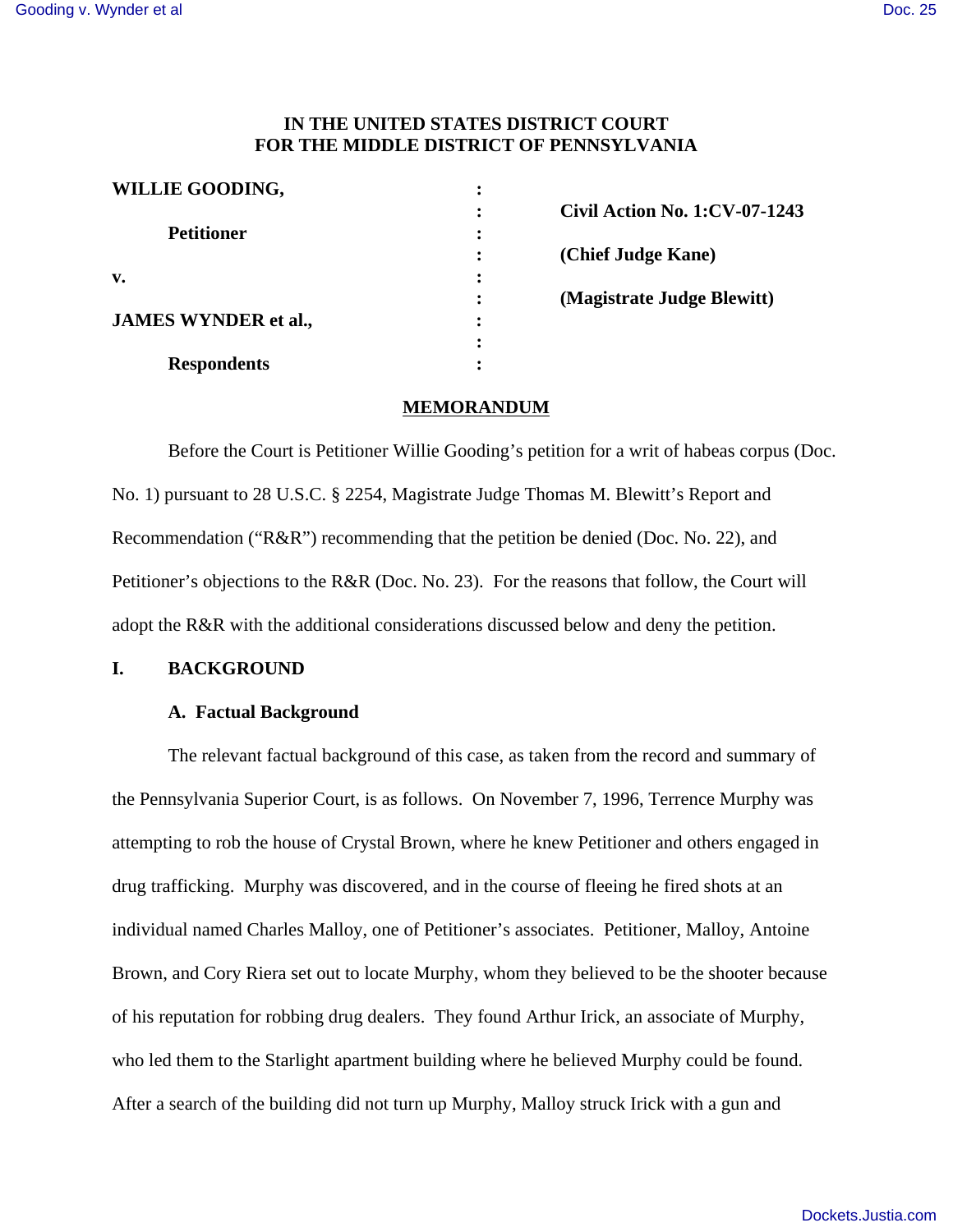dragged him back into their car. The group then drove to a deserted lot where Malloy dragged Irick from the vehicle and shot him in the head four times, killing him. As the group departed the scene, Petitioner told Malloy and the others to "keep this between us." The murder weapon was then dropped in a sewer outside Riera's home.

#### **B. Procedural Background**

In the interest of economy, the Court incorporates the uncontested procedural background

of the case as presented in the R&R. (Doc. No. 22 at 2-6.) The necessary background for

purposes of this memorandum is set out as follows in Judge Blewitt's R&R:

On September 10, 2001, the trial for the murder of Arthur Irick commenced in York County, Pennsylvania, in which the Petitioner was a co-defendant, and was represented by Royce Morris, Esquire. (Doc. 2, p. 2). At the conclusion of the trial . . . the Petitioner was found guilty of murder in the third degree and kidnaping, and he was acquitted of all other charges including first degree murder and conspiracy. (Doc. 2, p. 3 and Doc. 14, p. 3). On October 24, 2001, Petitioner was sentenced to the maximum 20-40 years imprisonment for third degree murder as well as the maximum 10-20 years imprisonment for kidnaping, resulting in a total sentence of 30-60 years imprisonment. (Id.). Petitioner's timely post-sentence motions were denied on November 19, 2001, and on February 25, 2003, the Superior Court affirmed the Petitioner's judgment of sentence. (Id.; See also Commonwealth v. Gooding, 835 A.2d 709 (Pa. Super. 2003)). The Pennsylvania Supreme Court denied the Petitioner's petition for allowance of appeal on November 13, 2003. (Id.; See also Commonwealth v. Gooding, 835 A.2d 709 (Pa. 2003)). For all the direct appeals, Mr. Morris was the Petitioner's counsel. (Id.). Petitioner did not file a petition for writ of certiorari with the United States Supreme Court. Thus, as Petitioner recognizes (Doc. 2, p. 7), his judgment of sentence became final on or about February 13, 2004.

On June 10, 2004, Petitioner filed a pro se Petition under the Post Conviction Relief Act ("PCRA"), 42 Pa. C.S.A. § 9541, et seq. Petitioner claimed that his trial counsel and appellate counsel were ineffective despite the fact that Petitioner was represented by the same counsel at his trial, sentencing and during his direct appeal. (Doc. 19, 12-1-06 Superior Court Memorandum, p. 2). Subsequently, counsel was appointed to represent Petitioner, and on June 25, 2004,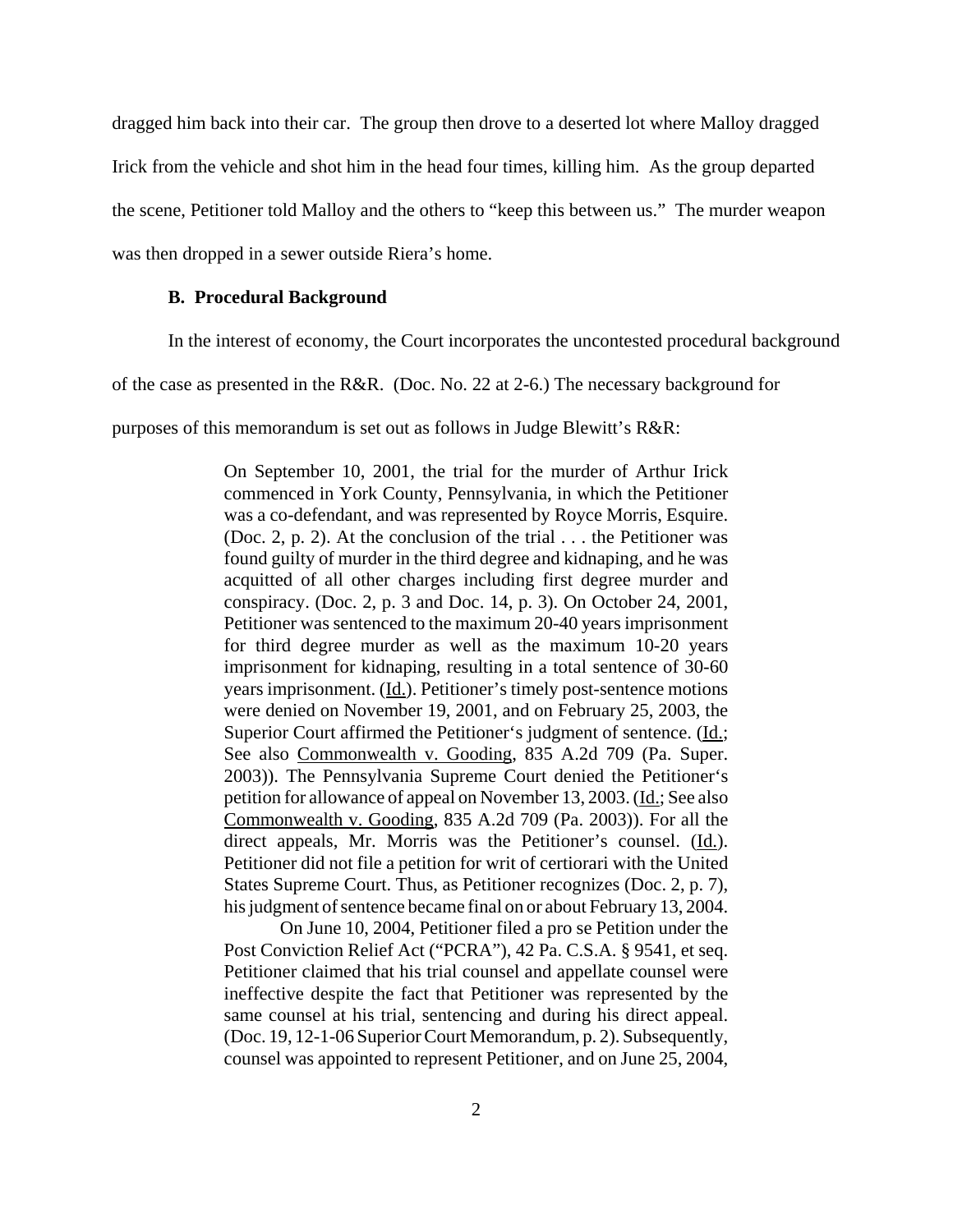David McGlaughlin, Esq., filed a PCRA Petition on Petitioner's behalf. On July 25, 2004, counsel filed a supplemental PCRA Petition for Petitioner.

On August 9, 2004, the PCRA Court held an evidentiary hearing. (Doc. 2, p. 4 and Doc. 14, p. 3). Petitioner was represented by counsel during the hearing. (Id.). One of the bases for Petitioner's PCRA Petition was that direct appeal counsel (i.e. Attorney Morris) was ineffective for failing to preserve the claim challenging the admission of "other crimes" evidence during Petitioner's trial. (Id.). Petitioner states that despite the testimony of Mr. Morris at the PCRA hearing that he did not "comply with the 'technical rule' requiring him to adequately cite to the record," his PCRA Petition was denied on February 28, 2005. (Id.). Petitioner then appealed, pro se, the denial of his PCRA Petition to the Pennsylvania Superior Court, and as the Superior Court stated, he raised the following five issues for review:

A. Whether the Appellant [Petitioner] was denied due process under the United States Constitution and his right to a fair trial by trial court removal of a sitting juror and further prejudiced by trial counsel's failure to raise an objection or seek rehabilitation of the juror.

B. Whether the Appellant was denied due process of law under the United States Constitution based upon trial counsel's failure to object when the trial court gave an improper and erroneous instruction on accomplice liability when Appellant was only charged in the bill of information as a conspirator, not an accomplice.

C. Whether direct appeal counsel was ineffective for failing to properly preserve for appellant review the Appellant's challenge to the admission of uncharged crimes evidence in violation of Rule 404(b) which violated his due process of law under the United States Constitution.

D. Whether PCRA counsel was ineffective for omitting a meritorious issue (the infraction: trial counsel's ineffectiveness for not objecting to trial court error when giving instructions to the jury on the applicable penalties for first and third degree murder), from the original Post Conviction Relief Act (PCRA) [petition] filed pro se.

E. Whether [the] trial court abused its discretion by imposing a sentence far in excess to [sic] the Pennsylvania sentencing guidelines by enhancing Appellant's guideline range to twice what was called for in [] 204 Pa. Crimes Code in the aggravated range, thus violating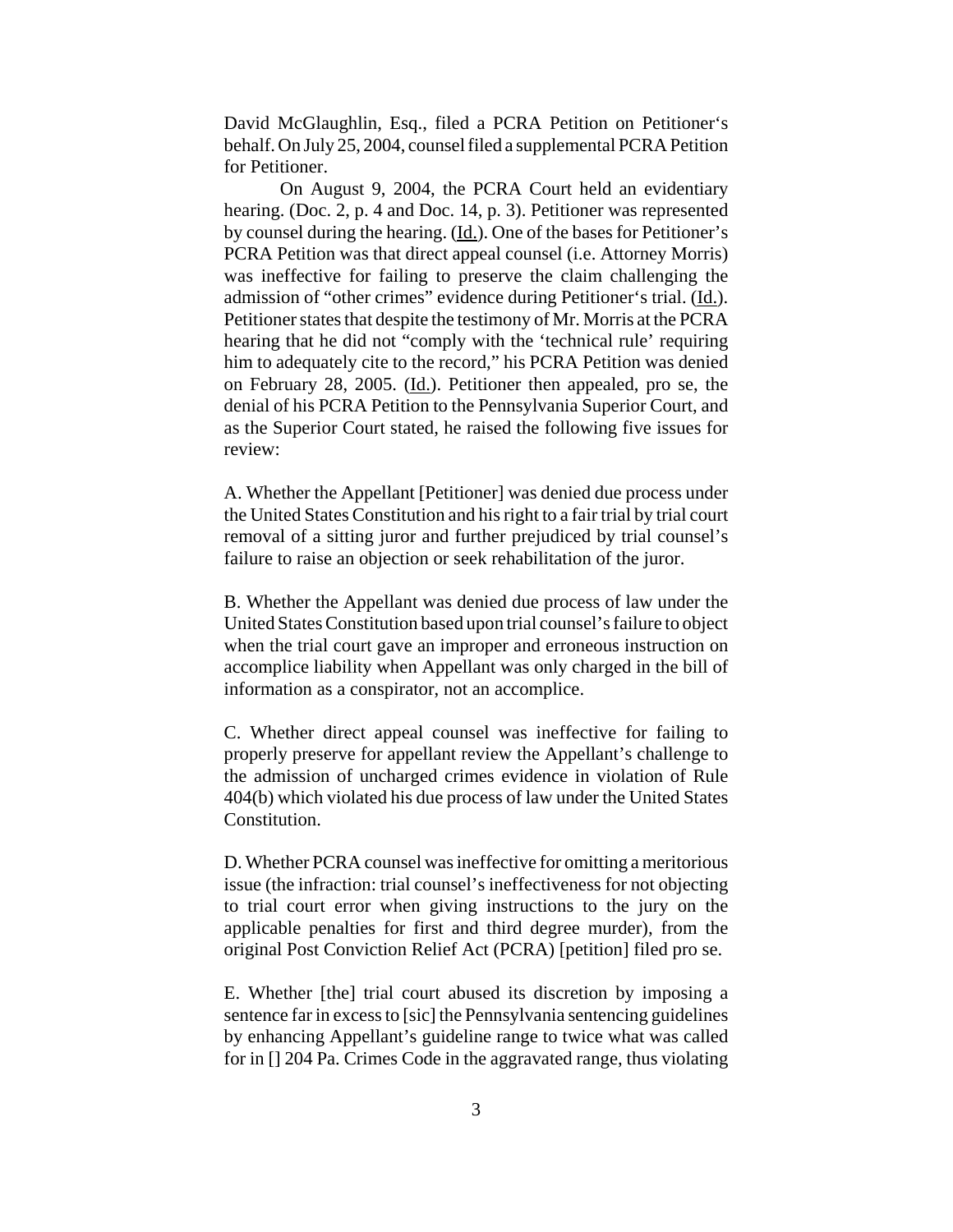Appellant's state and federal rights to due process. (Footnote omitted).

(Doc. 19, 12-1-06 Superior Court Memorandum, pp. 3-4). With respect to Petitioner's fifth issue, Claim E., the Superior Court noted that since this issue was "previously raised and disposed of on direct appeal," "this claim may not be considered under the PCRA." (Doc. 19, 12-1-06 Superior Court Memorandum, p. 4, n. 4). (citations omitted). The denial of Petitioner's PCRA Petition was affirmed by the Superior Court on December 1, 2006. (Id., p. 16). Petitioner did not pursue further review with respect to the denial of his PCRA Petition by filing a Petition for Allowance of Appeal with the Pennsylvania Supreme Court. (Doc. 14, p. 3). Petitioner then filed this instant Habeas Petition on July 10, 2007, under 28 U.S.C. § 2254.

#### **B. Standard of Review**

The Magistrate Act, 28 U.S.C. § 636, and Fed. R. Civ. P. 72(b), provide that any party may file written objections to a magistrate's proposed findings and recommendations. In deciding whether to accept, reject or modify the R&R, the Court is to make a de novo determination of those portions of the R&R to which objection is made. 28 U.S.C. § 636(b)(1). Petitioner raises three objections to the R&R: (1) the R&R failed to address the claim that introduction of "other crimes" evidence violated Petitioner's right to due process under the Fourteenth Amendment; (2) the R&R did not specifically address 23 examples listed in Petitioner's brief that purportedly show prejudicial references in his trial; and (3) the R&R did not address Petitioner's claim that the trial court erred in failing to give, and counsel was ineffective for failing to request, a cautionary instruction on the limited use of other crimes and bad acts evidence. (Doc. No. 23.)

28 U.S.C. § 2254 provides that a person in custody pursuant to the judgment of a state court may apply for a writ of habeas corpus if the custody was imposed in violation of the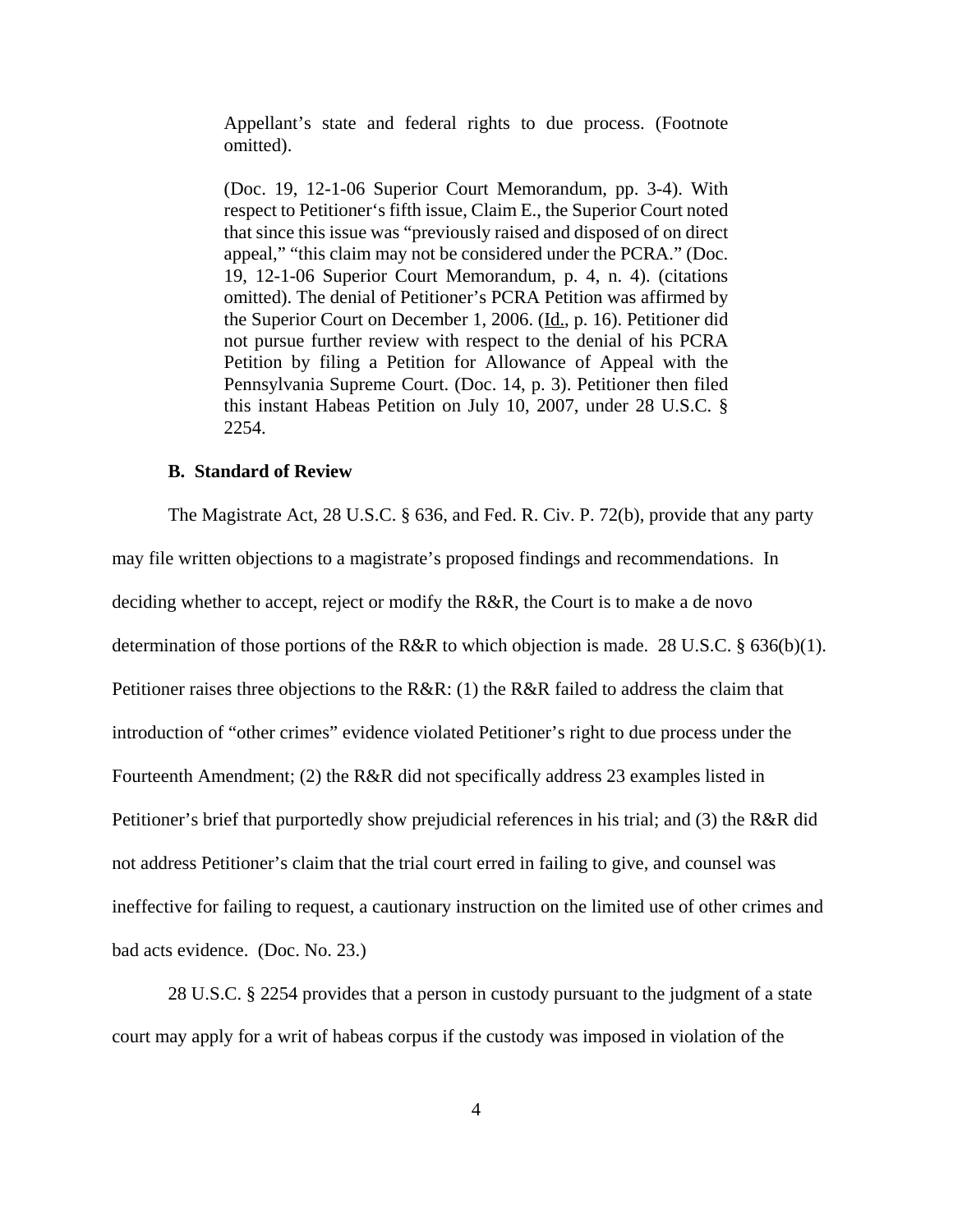Constitution or laws or treaties of the United States. 28 U.S.C. § 2254(a). Under the Antiterrorism and Effective Death Penalty Act ("AEDPA"), "[a]n application for a writ of habeas corpus on behalf of a person in custody pursuant to the judgment of a State court shall not be granted unless it appears that . . . the applicant has exhausted the remedies available in the courts of the State." 28 U.S.C. § 2254(b)(1)(A). To exhaust state court remedies, the petitioner must "fairly present" all federal claims to the highest state court before bringing them in federal court.<sup>1</sup> Stevens v. Delaware Correctional Center, 295 F.3d 361, 369 (3d Cir. 2002) (citing Whitney v. Horn, 280 F.3d 240, 250 (3d Cir. 2002)). The exhaustion requirement may be excused, however, "if requiring exhaustion would be futile, i.e., exhaustion is impossible due to procedural default and state law clearly forecloses review of the unexhausted claim." Werts v. Vaughn, 228 F.3d 178, 192 (3d Cir. 2000) (citing Lambert v. Blackwell, 134 F.3d 506, 513 (3d Cir. 1997)). If such a state procedural default has occurred, the court still may not consider the merits of the claims unless the petitioner establishes cause for the procedural default and prejudice or a fundamental miscarriage of justice. Lines v. Larkins, 208 F.3d 153, 160 (3d Cir. 2000).

If a habeas petitioner's claim was "adjudicated on the merits" in state court, "the petition may not be granted unless the state court decision 'was contrary to, or involved an unreasonable application of, clearly established Federal law, as determined by the Supreme Court of the United States' or 'was based on an unreasonable determination of the facts in light of the

<sup>&</sup>lt;sup>1</sup> Pennsylvania Supreme Court Order No. 218 removes review of criminal and collateral appeals in the Pennsylvania Supreme Court from normal and established appellate review procedure in Pennsylvania. Lambert v. Blackwell, 387 F.3d 210, 233 (3d Cir. 2004). As such, petitioners are not required to seek review from the Pennsylvania Supreme Court in order to give the Pennsylvania courts a "full opportunity to resolve any constitutional claims." Id.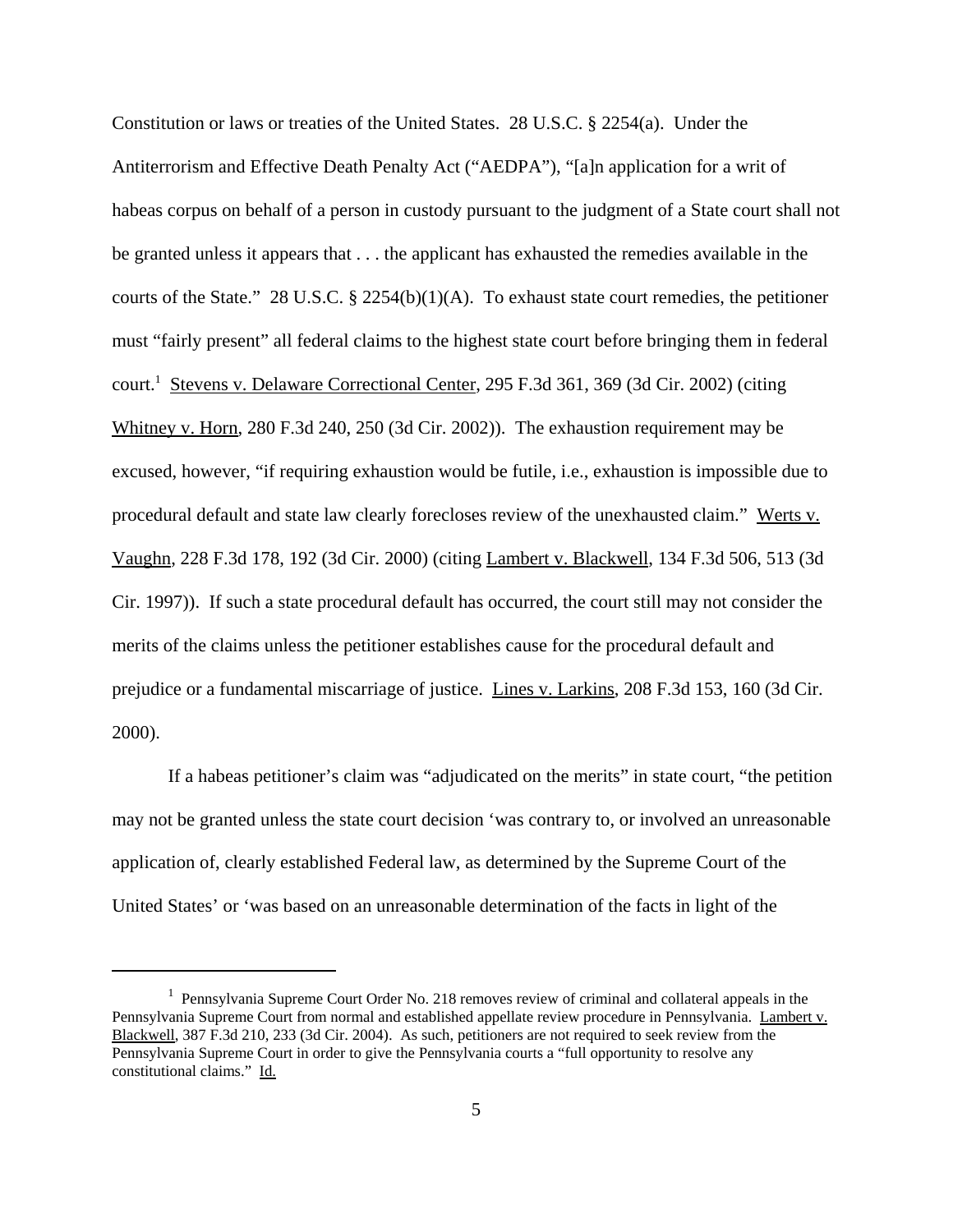evidence presented in the State court proceeding." Simmons v. Beard, 581 F.3d 158, 165 (3d Cir. 2009) (citing U.S.C. § 2254(d)). A decision is contrary to Supreme Court precedent "if the state court reached a conclusion opposite to that reached by the Supreme Court on a question of law or if the state court decides a case differently than the Supreme Court has on a set of materially indistinguishable facts." Fahy v. Horn, 516 F.3d 169, 189 n.20 (3d Cir. 2008) (quoting Shelton v. Carroll, 464 F.3d 423, 436-37 (3d Cir. 2006)). An unreasonable application of clearly established law occurs where the state court: "(1) unreasonably applies the correct Supreme Court precedent to the facts of a case; or (2) unreasonably extends or refuses to extend that precedent to a new context where it should (or should not) apply." Id.

When the state court decision was not made on the merits, the limitations of  $\S 2254(d)$  do not apply; the federal habeas court instead applies a pre-AEDPA de novo review of legal questions and mixed questions of law and fact. Simmons, 581 F.3d at 165. In either scenario, state court factual determinations are presumed correct, with the burden on petitioner to rebut those findings by clear and convincing evidence. Id. (citing  $28 \text{ U.S.C.}$  §  $2254(e)(1)$ ).

#### **II. DISCUSSION**

Petitioner's first claim for habeas relief raises violations of his 6th and 14th Amendment rights:

> Trial court allowed prosecution to smear me as a drug dealer in a case that did not involve drugs. Prosecutor exploited judge's ruling to depict me as a bad man generally who was ruining the local community. Direct appeal counsel failed to adequately preserve this claim. Trial court also failed to issue cautionary instructions. Petitioner is alleging both a due process and right to counsel violation.

(Doc. No. 1 at 6.) Petitioner's second claim for relief also asserts the 6th Amendment and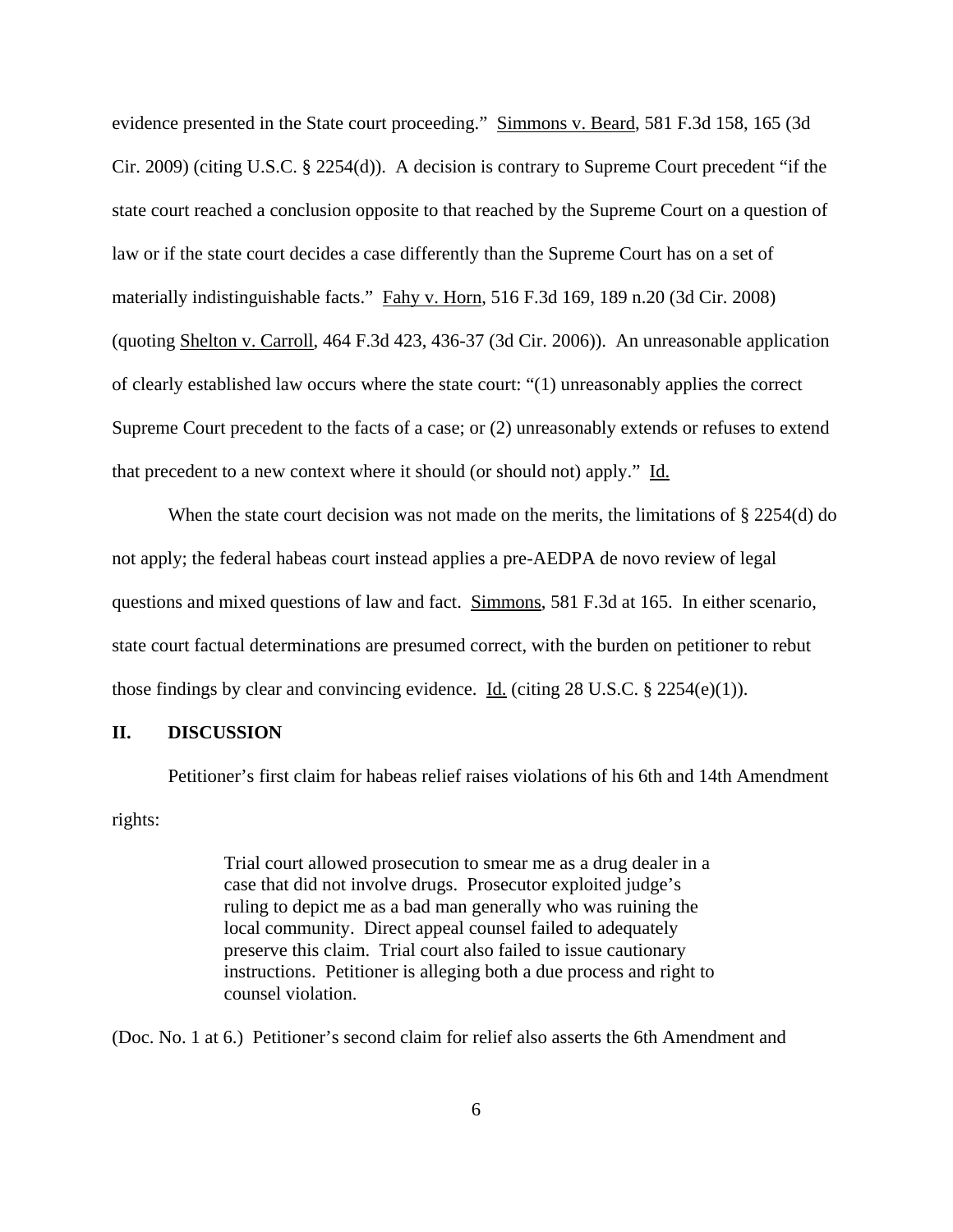ineffective assistance of his counsel in failing to object to the removal of a juror at his trial for note-taking. (Id. at 7.)

Petitioner's objections to the R&R solely concern issues surrounding his first claim for relief. (Doc. No. 23.) Respondents have not objected to the R&R. There is no objection to Judge Blewitt's determinations with regard to exhaustion (Doc. No. 22 at 10-11), procedural default (Id. at 11-12), ineffective assistance for failure to adequately preserve Petitioner's "other crimes" prejudice claim on direct appeal<sup>2</sup> (Id. at 22-23), and ineffective assistance for failing to object to the removal of a juror at trial (Id. at 23-33).

Petitioner's objections require the Court to assess three related claims: (1) that the introduction "other crimes and bad acts" evidence throughout the proceeding rendered the trial fundamentally unfair due to its prejudicial effect; (2) that prosecutorial misconduct throughout the proceeding infected the trial with unfairness and made the resulting conviction a denial of due process; and (3) that counsel was ineffective for failing to request a limiting instruction for this other crimes evidence.<sup>3</sup> (Doc. No. 23.) In support of these contentions, Petitioner points to 23 instances during the proceedings that prejudicial evidence was admitted or inappropriately referenced by the prosecutor, including during voir dire, opening, evidence presentation, and closing arguments. (Doc. No. 2 at 14-18.) The Court will evaluate these claims separately.

#### **A. Introduction of Other Crimes Evidence**

 $2^2$  To the extent Petitioner does intend to object to Judge Blewitt's determination on this ineffective assistance claim, that objection is overruled for the reasons discussed below in connection with this Court's review of Petitioner's underlying due process claim for the trial court's admission of "other crimes" evidence.

<sup>3</sup> Petitioner also raises a related due process violation resulting from the trial court's failure to *sua sponte* provide an appropriate limiting instruction on the forbidden criminal propensity inference. The Court will address this contention in connection with Petitioner's ineffective assistance claim on the same issue.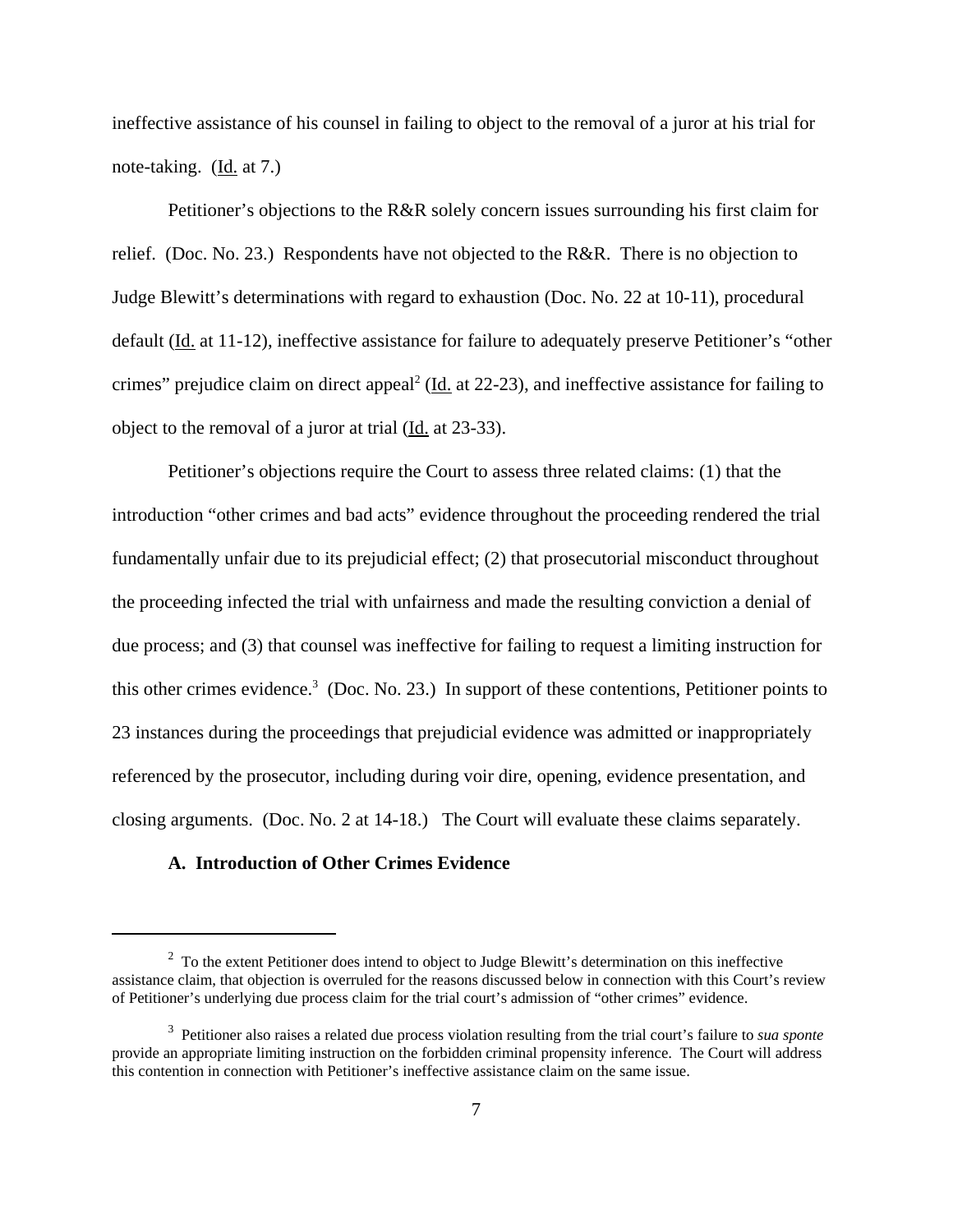Petitioner was on trial for the kidnaping and murder of Arthur Irick. Despite there not being any charges against him relating to drug activity, the prosecution sought to introduce evidence of Petitioner's involvement in drug trafficking and his history with the alleged coconspirators in that enterprise. The trial court denied Petitioner's motion in limine to preclude this evidence, stating, as set out in petitioner's memorandum:

> Accordingly, we will at this point deny the motion in limine to [exclude] evidence of the drug trafficking since we deem it to be an integral part of the case. It does show the relationship between the Defendant and other people who he allegedly conspired with and committed some of these crimes with. And based on those factors, we think that it would be relevant, and we are not satisfied that the probative value would out weigh (sic) the prejudicial effect so we will permit the testimony at this point.

(Doc. No. 2 at 19-20.) This ruling was never reviewed on Petitioner's direct appeal as the appellate court found the issue waived due to counsel's failure to cite to the record properly as required by Pa.R.A.P. 2119(a). See Com. v. Gooding, 818 A.2d 546, 552 (Pa. Super. Ct. 2003). After his appeal was denied, Petitioner filed a PCRA petition raising as one ground ineffective assistance of counsel in failing to properly preserve this claim on his direct appeal. The trial court denied the petition, and the Pennsylvania Superior Court affirmed that decision, finding that counsel could not be ineffective for failing to preserve this claim because "the underlying Rule 404(b) issue is without merit." (Doc. No. 19-2 at 14.) In coming to this conclusion, the court relied on the Pennsylvania Supreme Court's determination of the same Rule 404(b) challenge raised by Petitioner's co-defendant, Charles Malloy:

> Neither the single reference to appellant's drug activity, nor evidence of the drug activity of others, was introduced to prove criminal propensity. Instead, the evidence was admitted in order to demonstrate the motive for the murder of Arthur Irick. Appellant argues that this murder was not drug-related, but rather, that he killed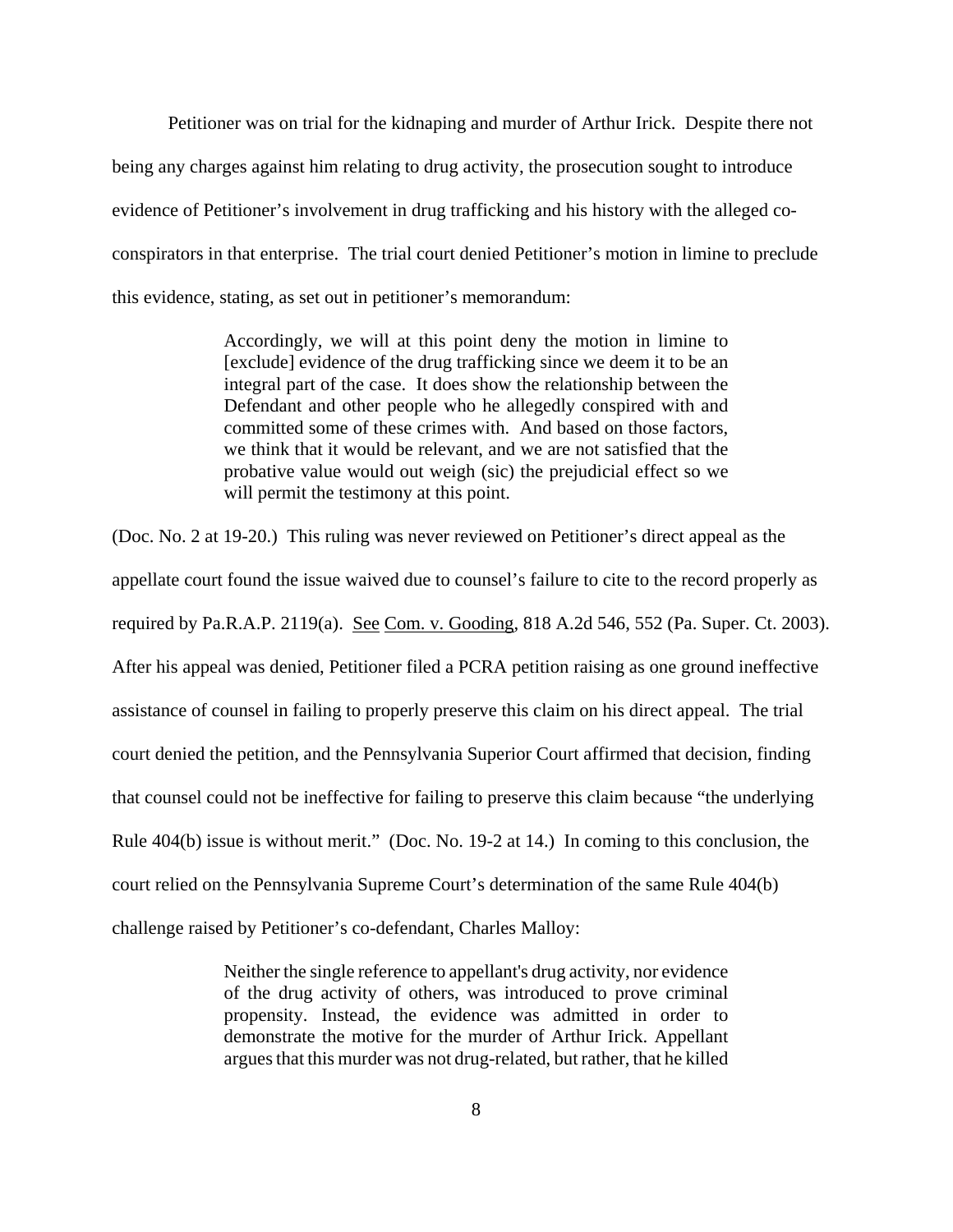the victim because he believed that the victim had attempted to rob and shoot him earlier in the evening. While there was evidence of the retaliation motive appellant cites, this was not the entire story. The Commonwealth's evidence demonstrated that the victim and his associates were "stick-up kids" who systematically robbed known drug dealers; that appellant and his co-conspirators knew this fact; that appellant and his co-conspirators were drug dealers; that the victim attempted to rob appellant earlier in the evening precisely because appellant and his co-conspirators were drug dealers; and that appellant murdered the victim in retaliation. Thus, the evidence of the drug-related activity, which was limited as to appellant's specific prior bad acts, was properly admitted to show that this killing did not occur in a vacuum, i.e. to demonstrate motive. See, e.g., Commonwealth v. Hall, 523 Pa. 75, 565 A.2d 144, 149 (1989) (evidence of past drug dealings admissible to demonstrate motive for murder). Moreover, given the limited nature of the references, and the fact that the evidence was not exploited for improper purposes, we conclude that the trial court did not abuse its discretion in determining that the probative value of the evidence outweighed any prospect of prejudice.

Com v. Malloy, 856 A.2d 767, 776 (Pa. 2004). The superior court found that this reasoning

applied equally to Petitioner's objection because "the facts, actors, and issues in Malloy's case

are identical to those in the case *sub judice*." (Doc. No. 19-2 at 14.)

Judge Blewitt determined that this claim had been fairly presented to the Pennsylvania

Superior Court as part of Petitioner's PCRA petition and reviewed on the merits, justifying

deferential review under § 2254(d). (Doc. No. 22 at 20.) Petitioner objects to this

determination, arguing that while his 6th Amendment ineffective assistance claim was reviewed

on the merits, the underlying 14th Amendment claim never was reviewed and no AEDPA

deference is due. (Doc. No. 23 at 2-3.)

A claim has been "adjudicated on the merits" under § 2254(d) when a state court

decision: "1) finally resolves the claim, and 2) resolves the claim on the basis of its substance,

rather than on a procedural, or other, ground." Thomas v. Horn, 570 F.3d 105, 115 (3d Cir.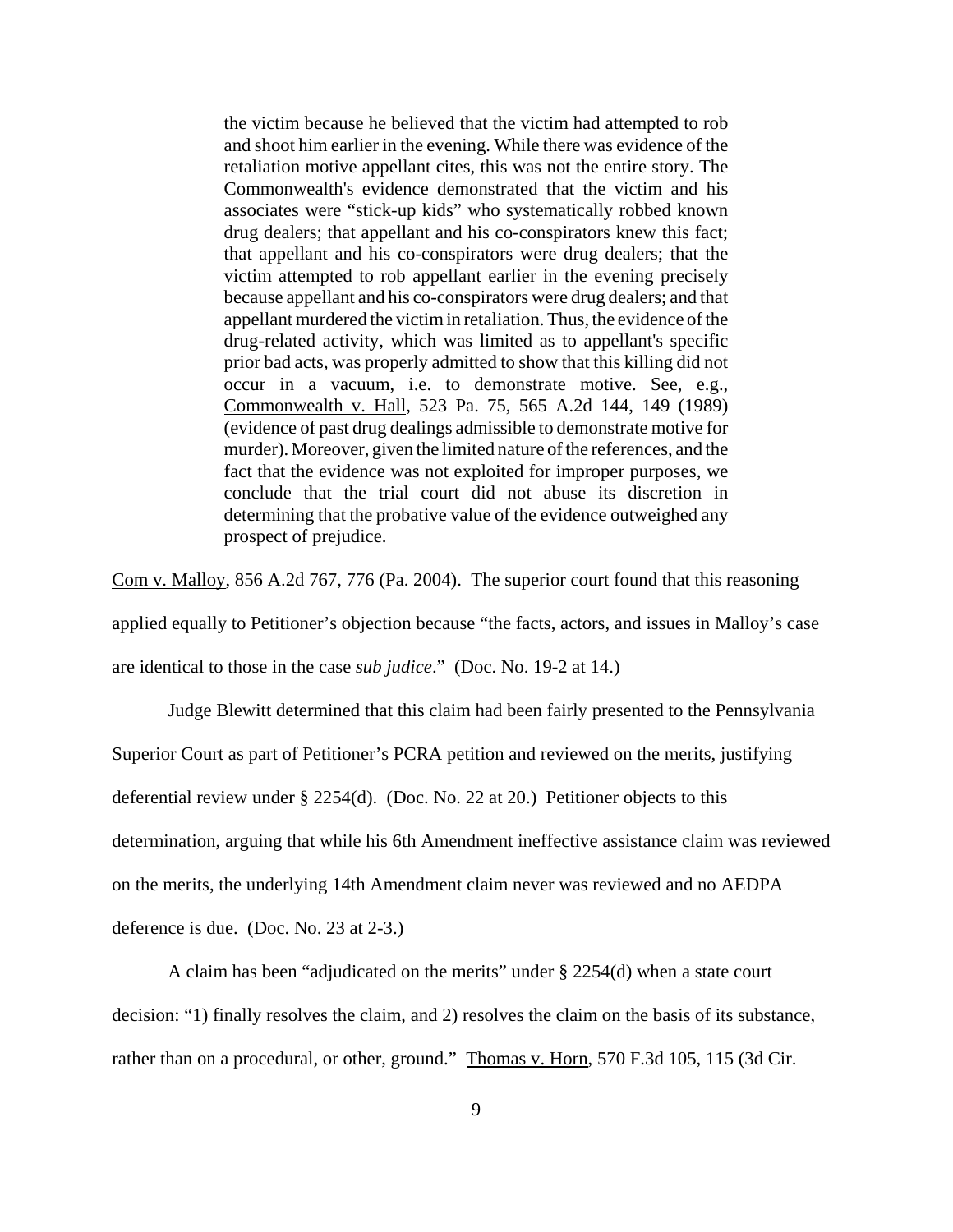2009) (citing Rompilla v. Horn, 355 F.3d 233, 247 (3d Cir. 2004). This adjudication can occur at any level of the state court system, as long as the decision finally resolves the claim, meaning "that the state court's resolution of the claim must have preclusive effect." Id. It is clear that the Pennsylvania Superior Court reviewed Petitioner's underlying prejudicial "other crimes" evidence claim and found that it "is without merit." (Doc. No. 19-2 at 14.) AEDPA deference is properly applied to the state court's resolution of the claim in this context. See Albrecht v. Horn, 485 F.3d 103, 117 (3d Cir. 2007) ("The state Supreme Court did not, of course, address the *Mills* issue on the merits in the ordinary sense; instead, it examined the merits in the context of the prejudice prong of an ineffective assistance of post-conviction counsel claim. Albrecht does not argue that this issue may be reviewed *de novo* under these circumstances, nor would such an argument have merit.").

Habeas relief is not available to a prisoner for violation of a right created by state law unless there is a federal constitutional violation. See e.g., Marshall v. Lonberger, 459 U.S. 422, 438 n.6 (1983). However, admission of evidence that is relevant but excessively inflammatory can create a cognizable constitutional violation if it violates a defendant's right to a fair trial. See Donnelly v. DeChristoforo, 416 U.S. 637, 642-43 (1982); Lesko v. Owens, 881 F.2d 44, 51 (3d Cir. 1989). Despite this, not every error by a state court in balancing the relative probative value and prejudicial effect of evidence rises to constitutional dimensions. Id. Accordingly, "[a]dmission of 'other crimes' evidence provides a ground for federal habeas relief only if 'the evidence's probative value is so conspicuously outweighed by its inflammatory content, so as to violate a defendant's constitutional right to a fair trial." Bronshtein v. Horn, 404 F.3d 700, 730- 31 (3d Cir. 2005) (citing Lesko, 881 F.2d at 52).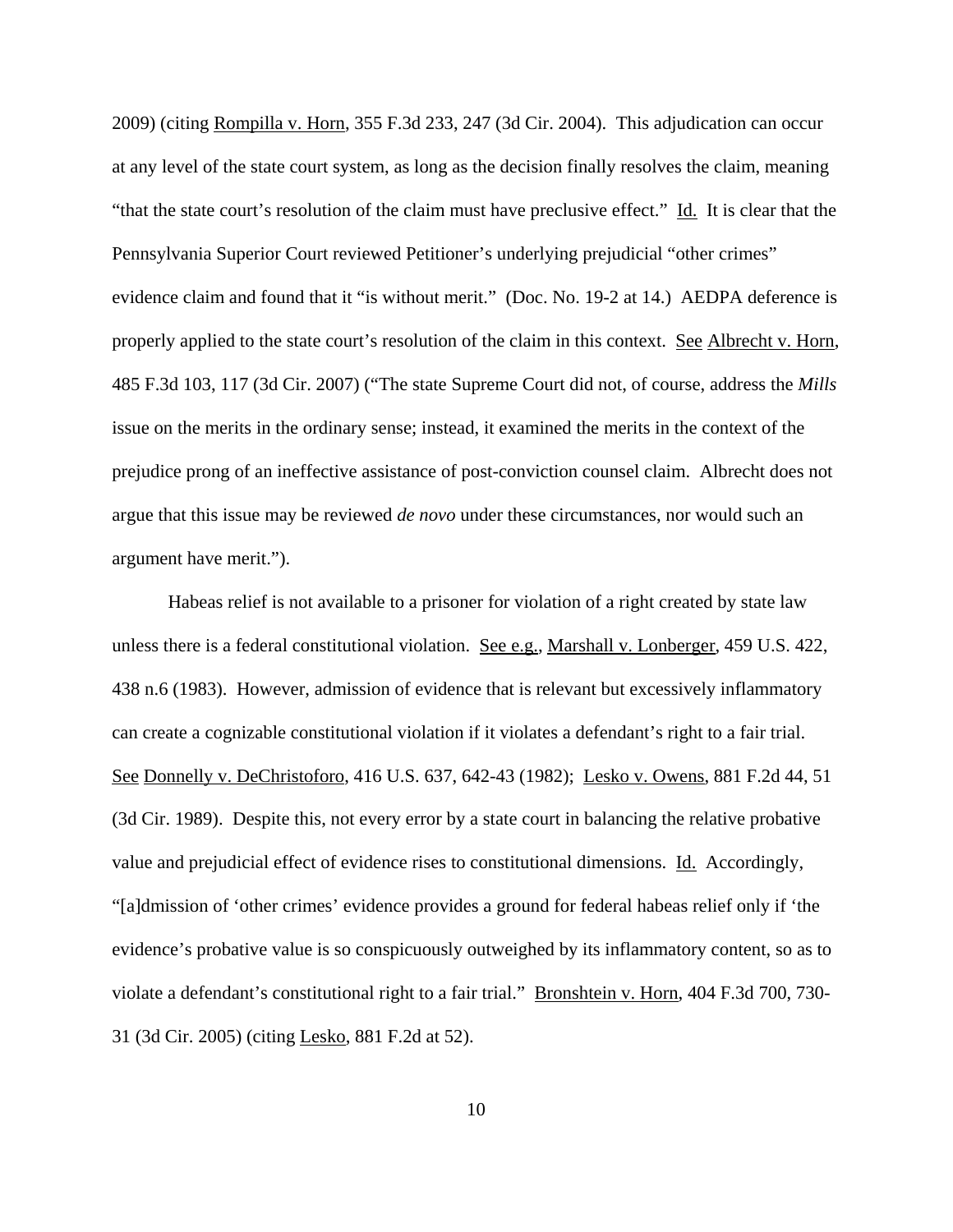Here, as described in detail above, the Pennsylvania Superior Court applied rules consistent with these prevailing due process principles established by the United States Supreme Court and engaged in a proper inquiry by balancing the probative value of the evidence against its prejudicial impact. Considering the record, the court's determination was also not an unreasonable application of the Supreme Court precedent. For his conduct, the Commonwealth charged Petitioner with, *inter alia*, first and third degree murder (as an accomplice) and with conspiracy. (Doc. No. 2 at 2.) These charges put Petitioner's state of mind directly at issue. The distinction between first and third degree murder in Pennsylvania is based on intent. See 18 Pa. Con. Stat. Ann. § 2502. First degree murder is an "intentional killing," which is defined as "[k]illing by means of poison, or by lying in wait, or by any other kind of willful, deliberate and premeditated killing." Id. For Petitioner to be responsible as an accomplice to this act, the Commonwealth also had to prove that Petitioner aided, agreed to aid, or attempted to aid Malloy in planning or committing the murder with the intent of promoting or facilitating the commission of the offense. See 18 Pa. Con. Stat. Ann. § 306. Given these charges, evidence of Petitioner's motive and state of mind was a key element of the prosecution's case. See Lesko, 881 F.2d at 53 ("[O]ne means of proving Lesko's intent to promote or facilitate Travaglia's act of murder, is to establish that Lesko, like Travaglia, had a motive to kill. In sum, proof of Lesko's state of mind, and consequently, any motive he might have had to kill Officer Miller, were genuinely at issue in the case.").

Testimony showed that Petitioner, Malloy, Antoine Brown, and Cory Riera had all known each other from the streets in Brooklyn, New York, before moving and selling drugs in York, Pennsylvania. (Trial Tr. 500-503.) Terrance Murphy testified that he was known around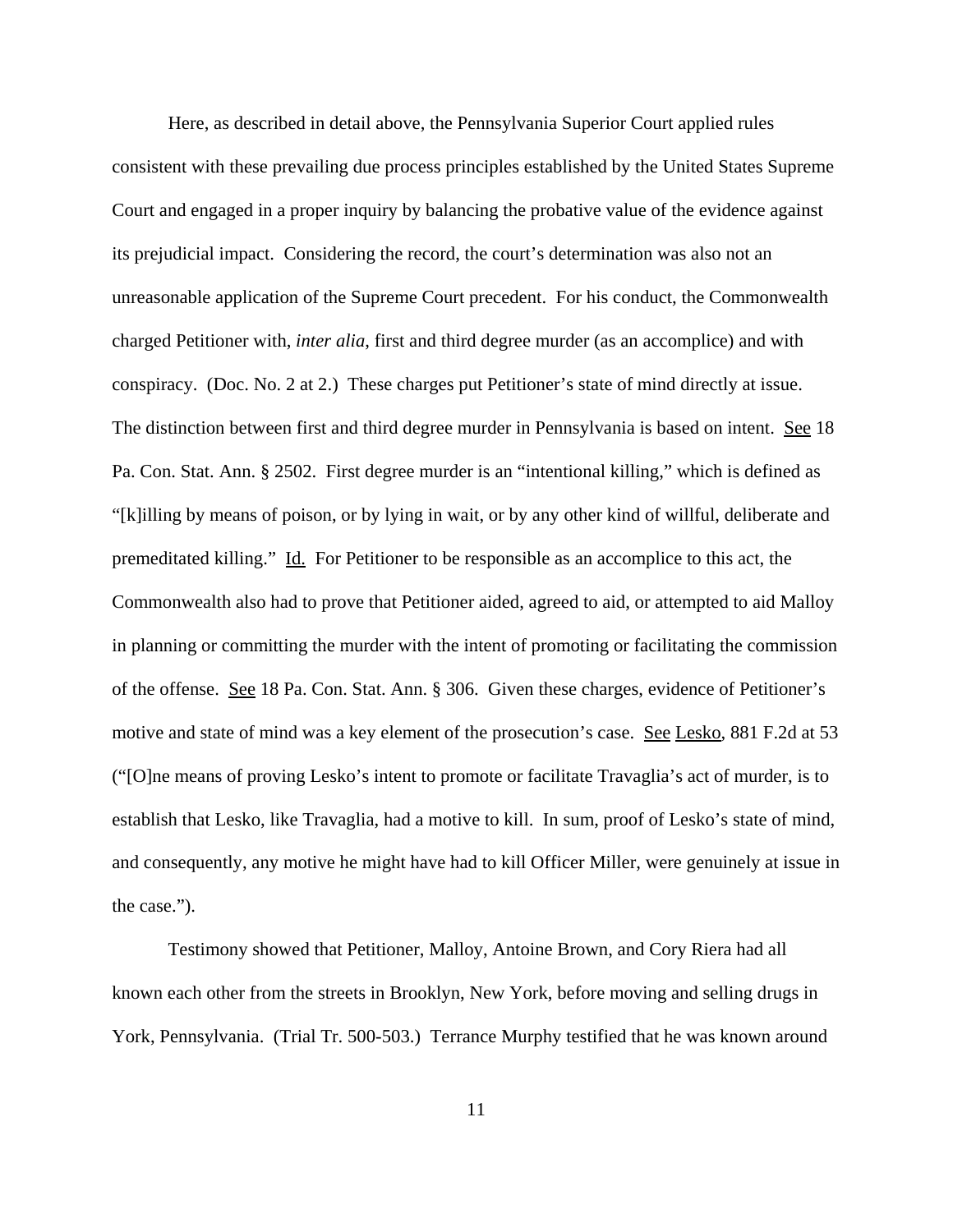the community as a "stick-up kid," who targeted and robbed drug dealers because they had large amounts of drugs and cash on them most of the time. (Trial Tr. 333-37, 340-41.) On the night of the shooting, Murphy and two others were targeting Crystal Brown's house, which Malloy and Petitioner used as a location to sell drugs. (Id. at 349.) At some point, Murphy fired shots at Malloy and fled the scene. (Id. at 333-34, 349-50.) Shortly after this incident, Murphy ran into the eventual victim and fellow stick-up kid Arthur Irick, who he had known for some time, and informed him where he was staying. (Id. at 328, 335-36.) While no one at Crystal Brown's house could identify Murphy as the shooter, after speaking with each other and other witnesses, Petitioner and the others believed that Murphy and Irick had been seen together and were possibly involved in the shooting because of their reputation as stick up kids. (Id. 438-41, 507.) Afterwards, they set out to find Irick to question him about the incident. (Id. at 441.)

As every court to have reviewed the issue has determined, this evidence showing Petitioner's involvement in drug trafficking, specifically with the other individuals involved in Irick's murder, was highly probative to show the motive for the murder. It is also probative to explain the circumstances surrounding the incident, particularly why Irick and Murphy were targeted by the group even though their identities could not be ascertained. The evidence that these men had met and known each other in Brooklyn before coming to York, Pennsylvania shows their ongoing relationship, which is probative on elements of the conspiracy charge. The Court recognizes that, like any prior bad acts evidence, there is a risk of prejudice to the Defendant—the Court notes that the challenged evidence also clearly showed that the victim of the crime was involved in drug trafficking and robbery—from introduction of this evidence. Despite this, the evidence of Petitioner's drug trafficking is not so inflammatory that the jury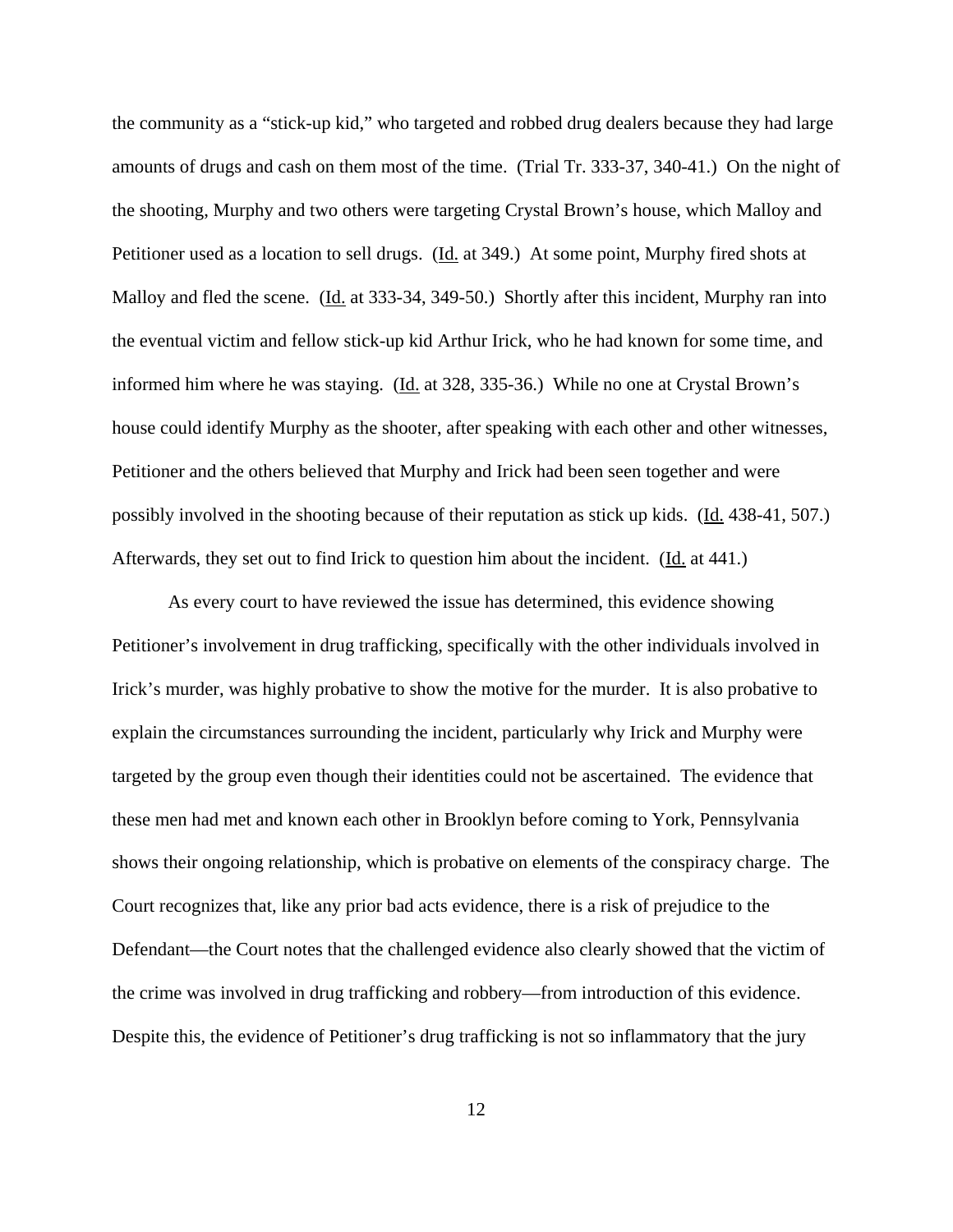would be tempted to base its verdict on emotion. The evidence also does not present problems of distraction or confusion to an extent they substantially outweigh the probative value.

Considering the above, the record clearly supports the state court's determination and the Court agrees that Petitioner was not denied a fair trial. As such, the Court will deny Petitioner's claim for relief based on introduction of this "other crimes" evidence.

#### **B. Prosecutorial Misconduct**

Though presented together with his "other crimes" evidence claim addressed directly above, Petitioner also argues and cites to cases for the proposition that the prosecutor's conduct during the trial denied him due process because it infected the trial with unfairness. (Doc. No. 2 at 22.) Petitioner particularly challenges the prosecutor's theme that the men involved in the murder of Arthur Irick all came from New York City to York, Pennsylvania in order to sell drugs. (Id.) For instance, in his opening statement, the prosecutor highlighted the proposed connection between drug dealing and the eventual murder of Arthur Irick:

> [D]uring the course of this trial, you're going to hear evidence of drug dealing, you're going to hear evidence of violence and you're going to hear evidence of revenge. Perhaps, all of the makings of a Hollywood movie. On November 8th of '96, it would be those three things that would combing that would lead to Arthur Irick's death. . . . So let's look at the first fateful element, drug dealing. 1996, York City was perhaps no different than it is today, infiltrated by New York drug dealers coming down here to the city, bringing with them large quantities of crack cocaine, finding a place to stay within that – finding a place to deal. . . . All of these individuals, ladies and gentlemen, from New York, came to York City, drug dealers, really. With that, they brought violence.

(Trial Tr. at 145-146.) The prosecutor continued to tie Petitioner's drug connection into the murder in his closing, suggesting that Petitioner was running a drug house and his motive for aiding in the death of Irick was to maintain his reputation in the street by retaliating for the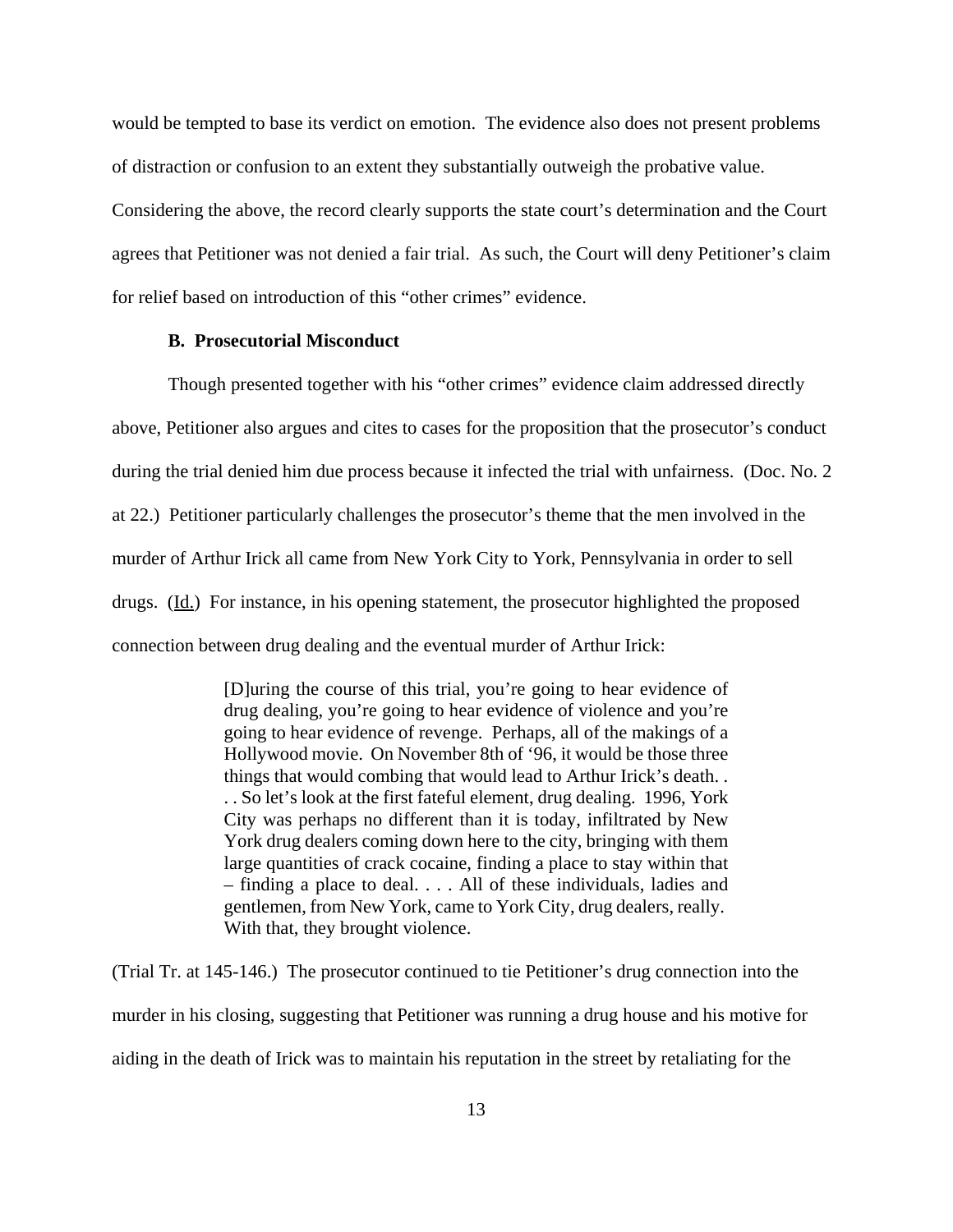attempted robbery by Murphy. In referring to his own witnesses (though the comments would also clearly reflect on Petitioner), who defense counsel had painted as non-credible, the prosecutor stated:

> Now, Mr. Morris rightfully so has made an argument that P.B., Twon, T-Top, Selena, Parker are all people that should be disbelieved or, at least, aren't good people. Now, I don't think that, as you sit here and listened to the testimony, that you think that – I believe that they are. It was like pulling teeth. These are not nice people. These aren't good people. Good people don't get involved in this kind of crap. . . . They're not nice people. What do you expect in a case like this, to be sitting on that witness stand, teachers, preachers, YMCA workers, housewives, insurance salesmen, they don't get involved in this kind of underworld and nefarious drug dealing, killing activity. This is the kind of crap that is in your city, and this death is as a result of that kind of crap. . . . I didn't paint them as anything other than what they were . . . That doesn't mean that they lied to you.

(Id. at 597-98.) Petitioner argues that similar comments were made during voir dire and in the case-in-chief, some of which were discussed above, and that "[t]he intent and effect of these exhortations were to convict in order to address the rampant crime problems of York, PA and to depict petitioner generally as a bad and dangerous man." (Doc. No. 2 at 22.)

Though prosecutorial misconduct does not appear to be included as one of the five grounds for review in the Pennsylvania Superior Court's memorandum resolving Petitioner's PCRA appeal, (See Doc. No. 19-2 at 3-4), the court nevertheless found in a footnote that the prosecutor's opening and closing statements were not impermissibly prejudicial for the references to drug dealing as the comments were supported by evidence which was properly introduced to show Petitioner's involvement in drug trafficking (Id. 19-2 at 14 n.13). In making this determination, the court relied on Pennsylvania Supreme Court precedent for the proposition that "a prosecutor is permitted to vigorously argue his case as long as his comments are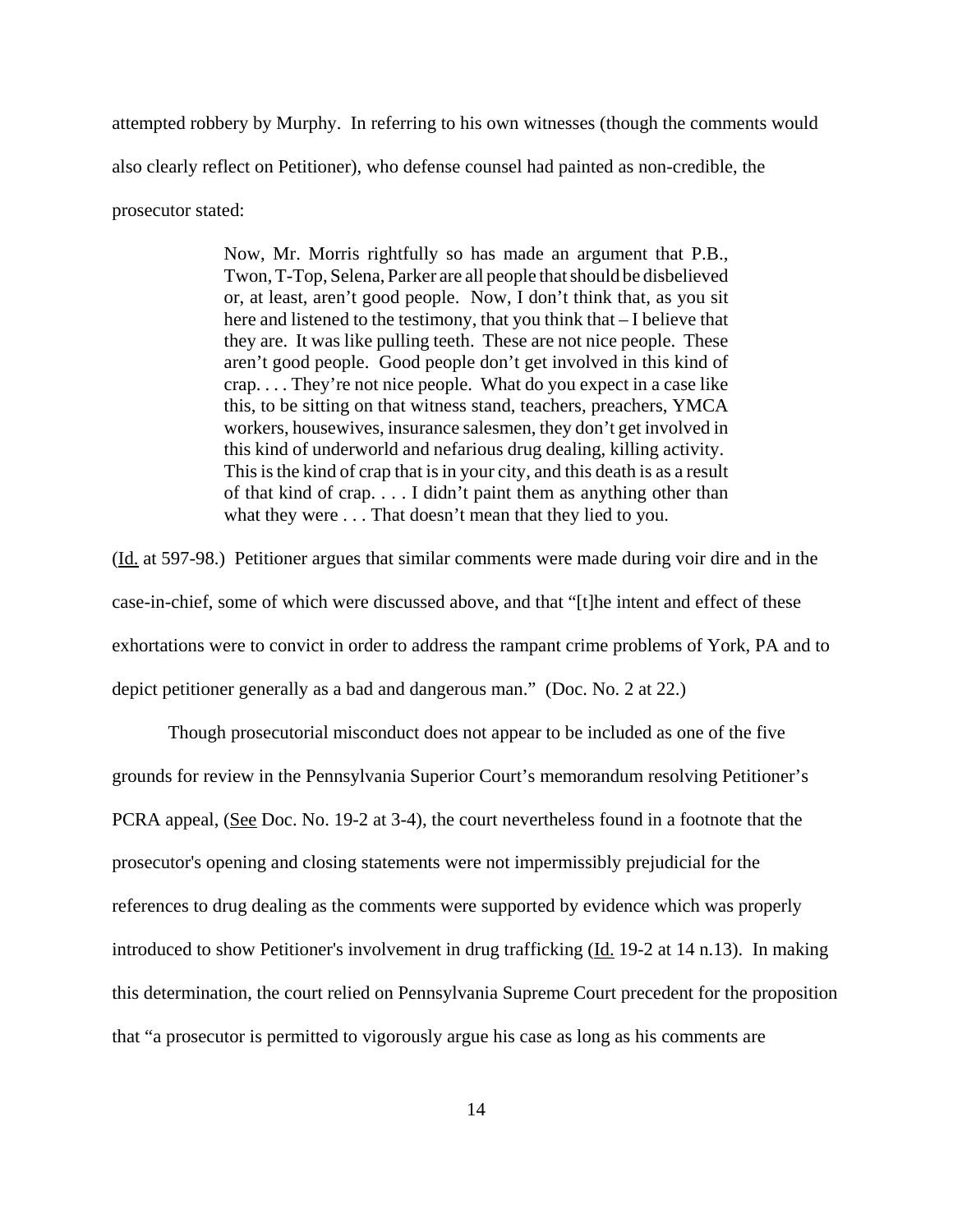supported by evidence and contain inferences which are reasonably derived from that evidence." (Id.) Given the uncertainty of the record on this claim, it is not clear whether the Pennsylvania Superior Court's determination is entitled to deference. Respondents, perhaps not recognizing the makings of any prosecutorial misconduct claim in Petitioner's petition and brief due to its presentation along with the "other crimes" claim, have not addressed it in their response. There is no need to decide whether the court's decision is entitled to deference on this issue, however, as the Court finds, even reviewing de novo, that the Pennsylvania court correctly decided the issue. See e.g., Albrecht v. Horn, 485 F.3d 103, 129 n.11 (3d Cir. 2007).

Prosecutorial misconduct "may 'so infect the trial with unfairness as to make the resulting conviction a denial of due process."" Moore v. Morton, 255 F.3d 95, 106 (3d Cir. 2001) (quoting Donnelly v. DeChristoforo, 416 U.S. 637, 643 (1974)). "[I]t 'is not enough that the prosecutors' remarks were undesirable or even universally condemned," Darden v. Wainwright, 477 U.S. 168, 181 (1986), for a due process violation to occur, the prosecutor's conduct must amount to a "failure to observe that fundamental fairness essential the very concept of justice." Moore, 255 F.3d at 106. In conducting this review, the Court must "examine the prosecutor's offensive actions in context and in light of the entire trial, assessing the severity of the conduct, the effect of the curative instructions, and the quantum of evidence against the defendant" and distinguish between ordinary trial error and egregious misconduct. Id. at 107; Fahy v. Horn, 516 F.3d 169, 198-99 (3d Cir. 2008). Though not altering the test, the Supreme Court has taken special care to assure that prosecutorial misconduct in no way impermissibly infringes specific guarantees of the Bill of Rights such as the right to counsel or the right against self-incrimination. Id. (citing Darden, 477 U.S. at 182.)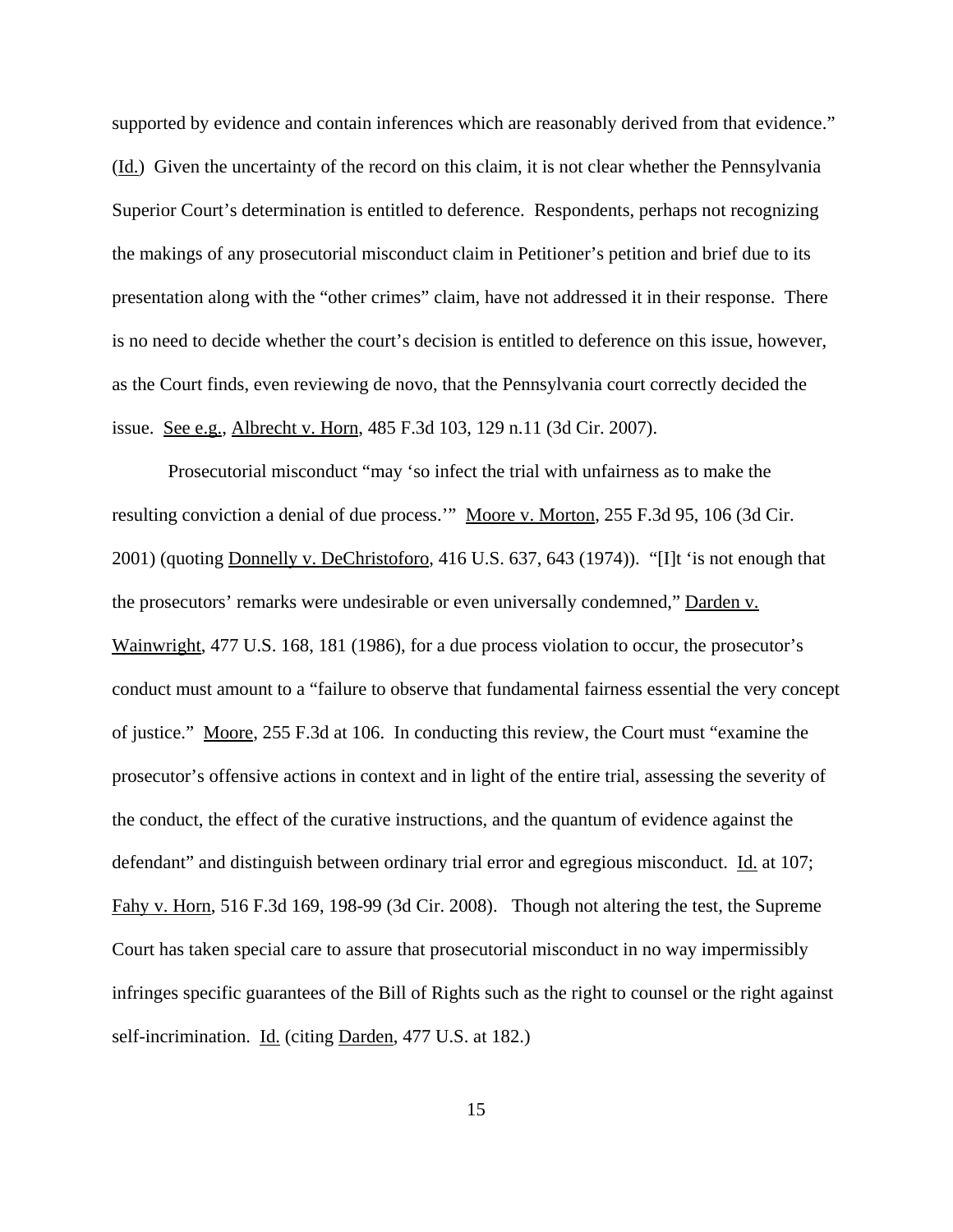Considering the prosecutor's conduct, the Court does not find any impropriety in the prosecutor's remarks regarding Petitioner's connection to drug trafficking activities with the other individuals involved in Irick's murder or their previous relationship in New York City. As explained in detail above, this evidence was particularly probative on Petitioner's state of mind, motive for the murder, and on the relationship between the alleged co-conspirators. The Court also does not agree with Petitioner's assertion that the prosecutor wildly exploited the trial court's ruling allowing this evidence. Specifically reviewing Petitioner's 23 highlighted instances of prejudicial references, most go precisely to the proper issues for which the drug trafficking was admitted. Additionally, considering the trial court's decision to admit this evidence, there does not appear to be anything improper about the prosecutor (and defense attorney) asking the prospective jurors at voir dire whether the presence of drugs in the case would make it impossible for them to be fair and impartial to either the prosecution or defense. (See Trial Tr. at 109-10, 136-137.)

There is no question, however, that at certain points the prosecutor used legitimate evidence to argue for improper and irrelevant inferences. This is most clear in the prosecutor's references to the broader social problems at the time in York, Pennsylvania, suggesting that violent drug dealers from New York City had "infiltrated" York, Pennsylvania and remarking that "this is the kind of crap in your city." In reviewing very similar comments made in the separate trial of Petitioner's co-defendant Malloy—the prosecution in Malloy's trial stated in opening that York County had been subject to an "onslaught" of drug dealers and violence from New York—the Pennsylvania Supreme Court stated:

> In this case, the drug motive was certainly relevant and the fact that appellant and his cohorts were from New York was, if not strictly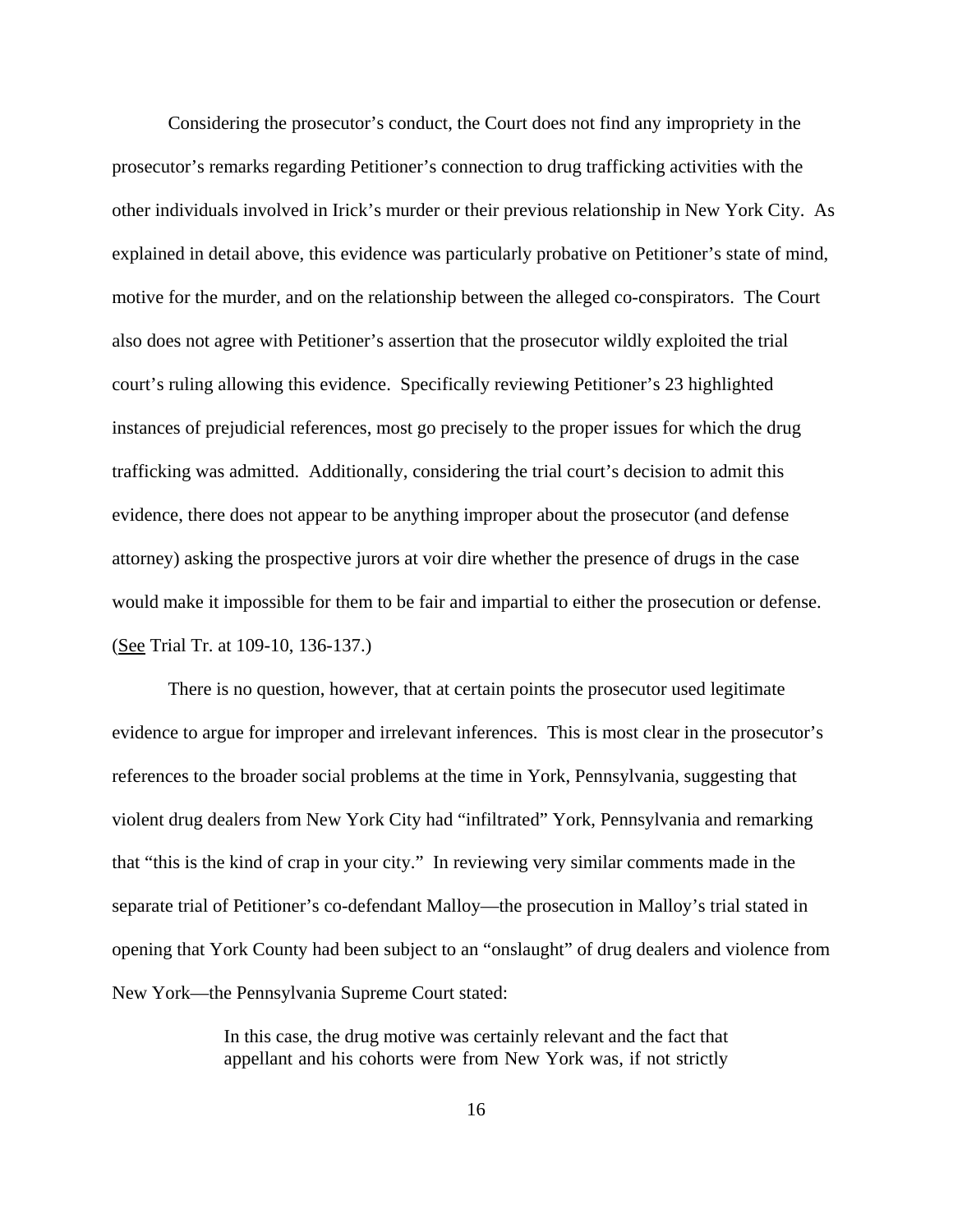relevant, not inherently prejudicial, either. To the extent that the prosecutor then generalized from the facts here to speak in his opening of an "onslaught," however, there was certainly a basis for trial counsel to forward an objection. Whether an "onslaught" existed was not remotely at issue; nor was it relevant to attempt to tie appellant's alleged conduct into some broader social problem involving outsiders coming into the county. In addition, this Court is not naive as to the xenophobic appeal the prosecutor was making in choosing to argue this irrelevancy.

Malloy, 856 A.2d at 783. The Court has the same concerns about the prosecutor's similar remarks in the case *sub judice*. Indeed, such remarks that tend to divert the jury from its duty to decide the guilt or innocence of the accused are improper fodder for a prosecutor. See American Bar Association, Standards for Criminal Justice: Prosecution and Defense Function § 3-5.8(d); see also United States v. Miles, 53 F. App'x 622, 630-31 (3d Cir. 2002) ("In his rebuttal argument, the prosecutor indicated that 'our purpose' was not to obtain a conviction but to 'get justice' and that 'we're here to keep this stuff off the street. . . .' The prosecutor thereby in addition to expressing his own personal view, diverted the jury's attention to the broader aim of suppressing the drug trade and away from its obligation to decide the case on the evidence presented."). Despite this, upon careful review of the entire proceedings and considering the particular highlighted items in the Petitioner's brief, it is clear that the prosecutor did not belabor these irrelevant assertions but largely argued the proper connection between Petitioner's drug activities and the murder of Arthur Irick. Additionally, though not targeted at any specific remark by the prosecutor, the trial judge did instruct the jury both before the opening and summation that the statements and arguments of counsel were not evidence. (Trial Tr. at 143, 579.)

Lastly, the evidence against petitioner was significant if not overwhelming. The key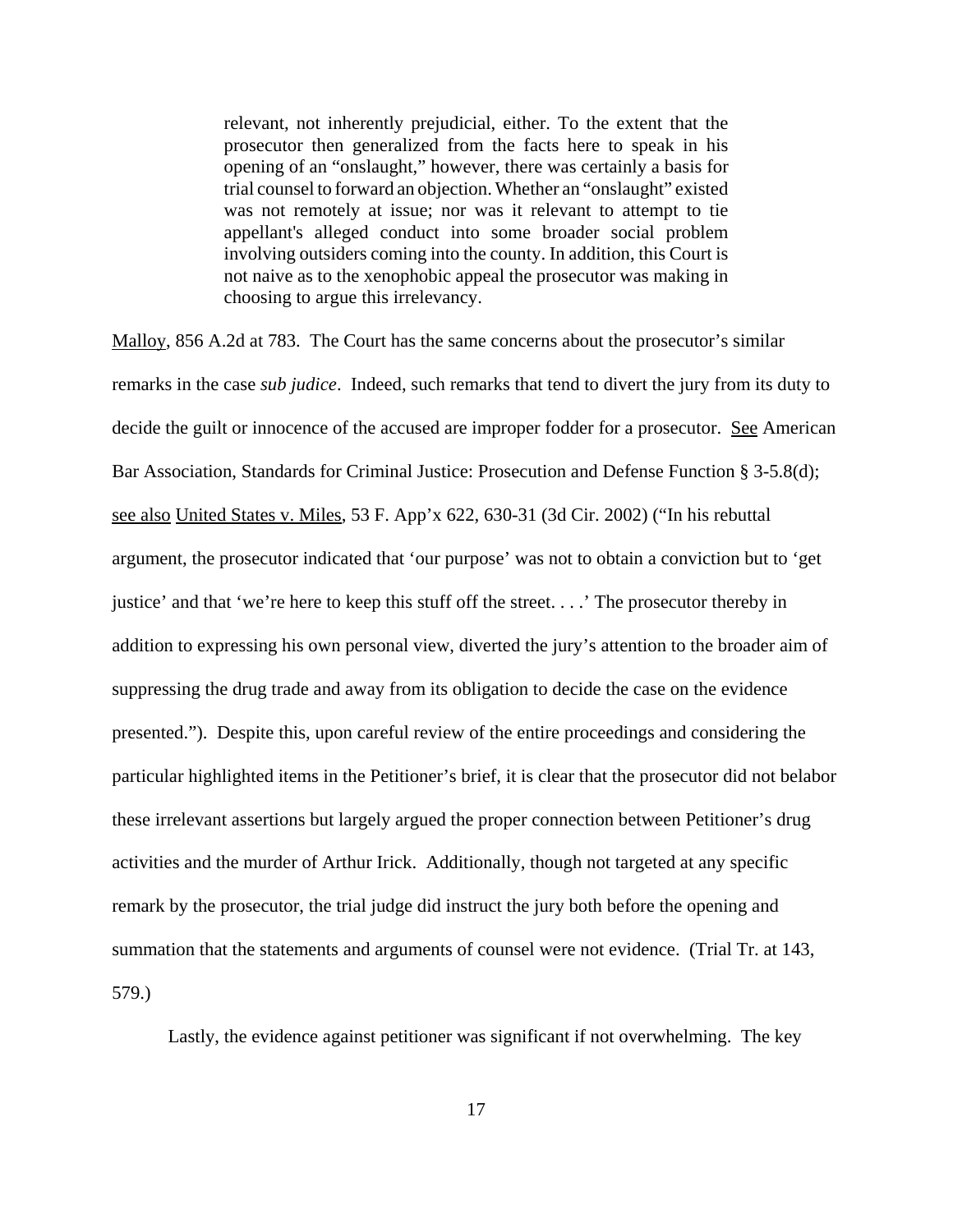evidence against Petitioner was the testimony of Antoine Brown and Cory Riera, who were both admittedly present and involved in Irick's murder. They both gave testimony about the events of the evening that implicated Petitioner as an accomplice in the murder. The testimony showed that, after the events discussed above in which Terrence Murphy had attempted to rob Crystal Brown's house where Petitioner was living, Malloy, Brown, Riera and Petitioner went looking for Arthur Irick to find out information about the shooting and attempted robbery. (Trial Tr. at 441, 507-08.) They drove in separate cars, Petitioner driving the lead car with Riera as a passenger and Brown with Malloy as a passenger. (Id. at 441-42, 510-11.) They spotted Irick at the Hess Gas Station in the phone booth, where both cars pulled over. (Id. at 445, 511.) Malloy and Irick spoke and then both got into Brown's car. (Id. at 446, 512.) At that point, the two cars went to Riera's apartment so he could pick up his gun, which he gave to Malloy. (Id. at 447-50, 512-13.) The group then drove to the Starlight apartment building, where Irick thought they could find Murphy. (Id. at 450-51, 515.) At the Starlight, Irick and Malloy got out of Brown's car and went up to the building, but no one answered the intercom. (Id.) Malloy and Irick began to walk back to the cars when Malloy took out the gun and struck Irick in the head with it. (Id. at 451, 517.) Malloy then forced Irick back into Brown's car and looked to Petitioner while making a shooting gesture at the back of Irick's head; Petitioner waived him off and told the other car to follow him. (Id. at 467, 517-18.) Petitioner led them to a vacant lot where both cars stopped and Malloy ordered Irick out of Brown's car with the gun in his hand. (Id. at 460, 521.) Irick was crying and begging not to get out of the car, but Riera told him he just had to walk back on his own. (Id. at 462, 523.) When Irick eventually agreed to get out of the car, Malloy grabbed him, took him to the front of the car, and shot him several times. (Id. at 462, 523-24.)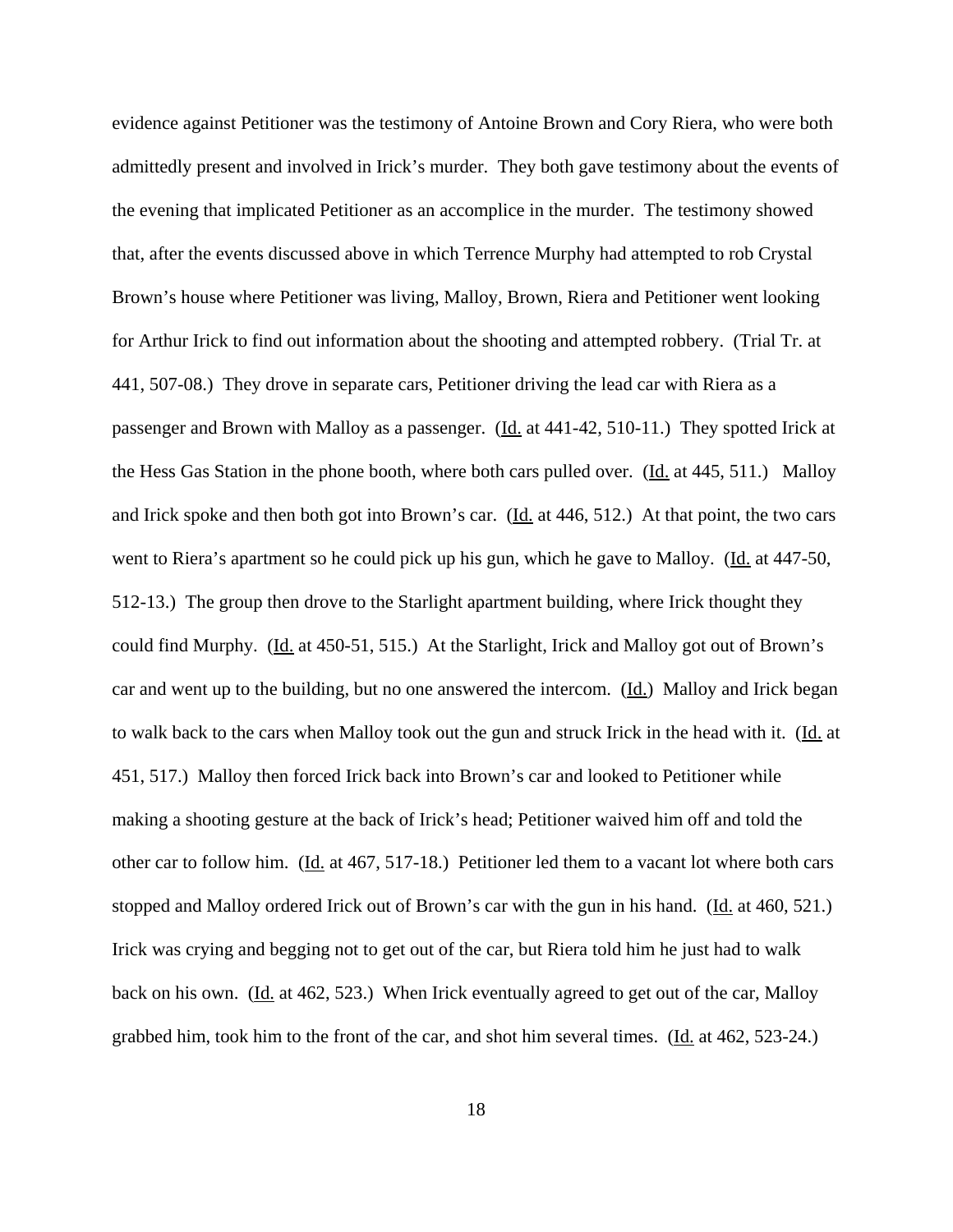After the shots were fired, Brown fled the scene alone in his car and Malloy jumped in the car Petitioner was driving. (Id. at 463-64, 524.) Petitioner then drove Malloy and Riera from the scene; they discussed where to dump the murder weapon and the Petitioner told them not to tell anyone else about the killing. (Id. at 525, 552.) When the three got to Riera's apartment, Malloy got out and dumped the gun into the sewer in front of the apartment.  $(\underline{Id})$ 

While these witnesses are clearly subject to and were attacked for lack of credibility, their testimony was largely consistent about the overall series of events that led to Irick's murder. Significant aspects of Brown and Riera's testimony were also corroborated by testimonial evidence from other prosecution witnesses such as Terrence Murphy (see e.g., Id. at 335, 348-49), and also physical evidence such as the murder weapon investigators found two years later with Riera's cooperation that matched the casings found at the scene (Id. at 296). Additionally, as discussed above, the evidence also showed a strong motive for the group's efforts in tracking down Irick and eventually killing him. Given all this, the Court finds that the evidence against Petitioner was significant and strongly supported the conviction for thirddegree murder and kidnaping as an accomplice. See Moore, 255 F.3d at 119.

Considering the above, the Court finds that the conduct of the prosecutor did not infect the trial with unfairness such that the conviction was a denial of due process. Though some improper remarks were made by the prosecutor in his opening and closing, their effect in the overall proceedings were limited. This determination is supported by the instructions given by the trial judge informing the jury that counsel's arguments were not evidence and also the significant evidence presented against Petitioner. As such, the record strongly supports the Pennsylvania Superior Court's determination that the prosecutor's remarks were not overly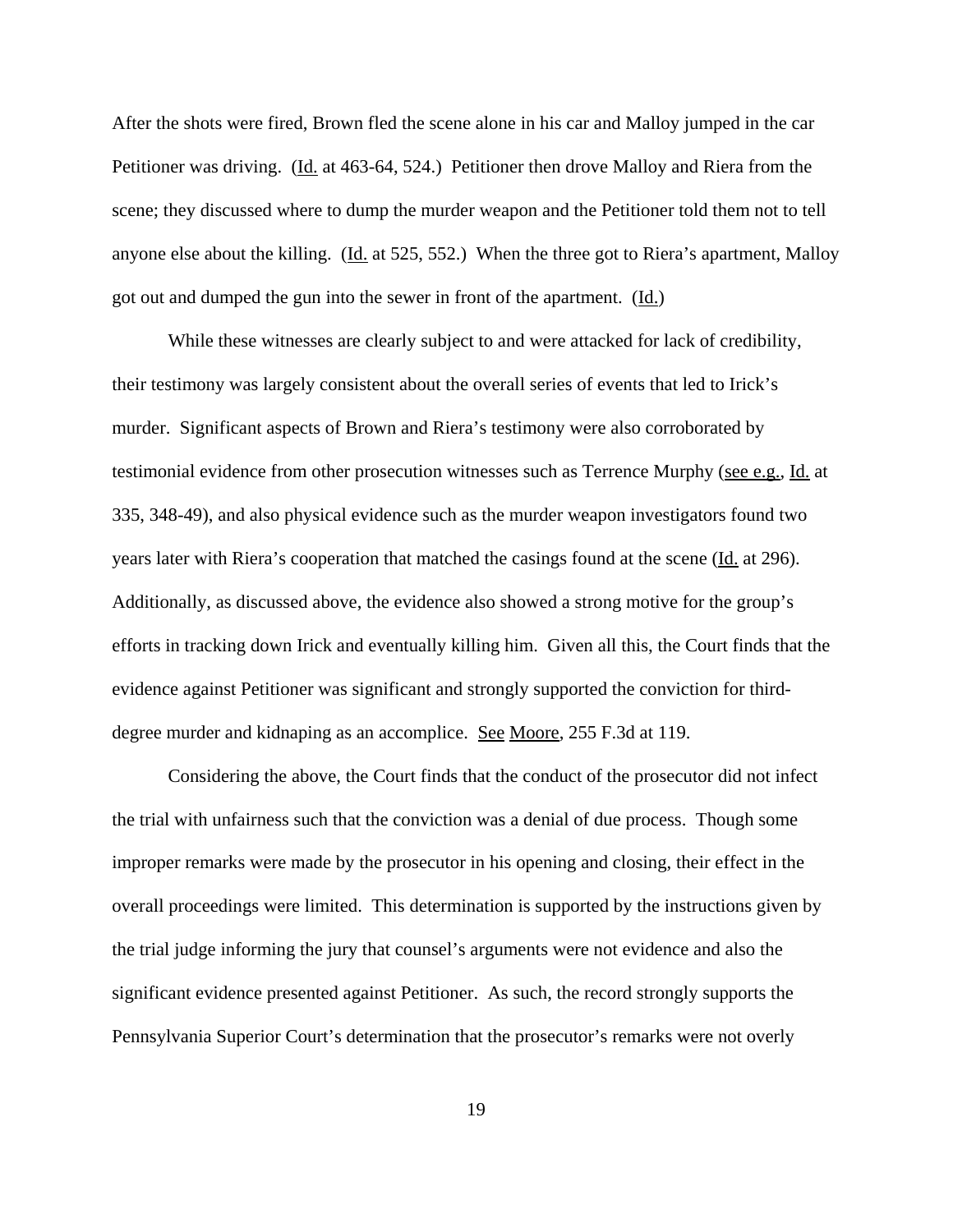prejudicial, and the Court will deny Petitioner's claim for relief based on prosecutorial misconduct.

#### **C. Jury Instructions**

Petitioner's last objection is based on the lack of a limiting instruction given to the jury regarding the other crimes evidence discussed above. Petitioner argues that his counsel's failure to request a limiting instruction was ineffective assistance of counsel and that the trial court's failure to *sua sponte* give this instruction was a violation of his due process rights.

The Court first notes that it is not clear from the record whether this claim was ever fairly presented to the Pennsylvania courts. Though somewhat related to Petitioner's other claims, the lack of a cautionary instruction is never discussed in the courts' resolution of either his direct appeal or his PCRA appeal. Petitioner generally asserts in his memorandum that all claims presented have been exhausted and, specifically with regard to this claim, that "[i]n his PCRA filings . . . . Petitioner challenged not only Mr. Morris's negligence on appeal but also his failure to request (or object to the absence of) a cautionary instruction." (Doc. No. 2 at 34.) Though the exhaustion defense is not waived by a failure to respond, 28 U.S.C. § 2254(3), Respondents do not challenge these contentions either in their response to the petition, by responding to the Petitioner's objections to the R&R, or by way of filing their own objections to the R&R. As such, the Court will review the claim.<sup>4</sup>

<sup>&</sup>lt;sup>4</sup> Even if the claim were unexhausted, it would not alter the Court's resolution of this petition. It is clear that Petitioner would be unable to present the claim to the Pennsylvania courts at this time considering the applicable one year statute of limitations on PCRA petitions has passed and the limited exceptions to that limitations period would be inapplicable to this claim. See 42 Pa. Con. Stat. Ann. § 9545(b). Because the Court finds that Petitioner has not presented a viable ineffective assistance claim, it is clear that he could also not show prejudice to excuse a procedural default, which requires the habeas petitioner show "'not merely that the errors at trial created a possibility of prejudice, but that they worked to his actual and substantial disadvantage, infecting his entire trial with error of constitutional dimensions.'" Werts v. Vaughn, 228 F.3d 178, 192 (3d Cir. 2000) (quoting Murray v. Carrier, 477 U.S. 478, 488 (1986)).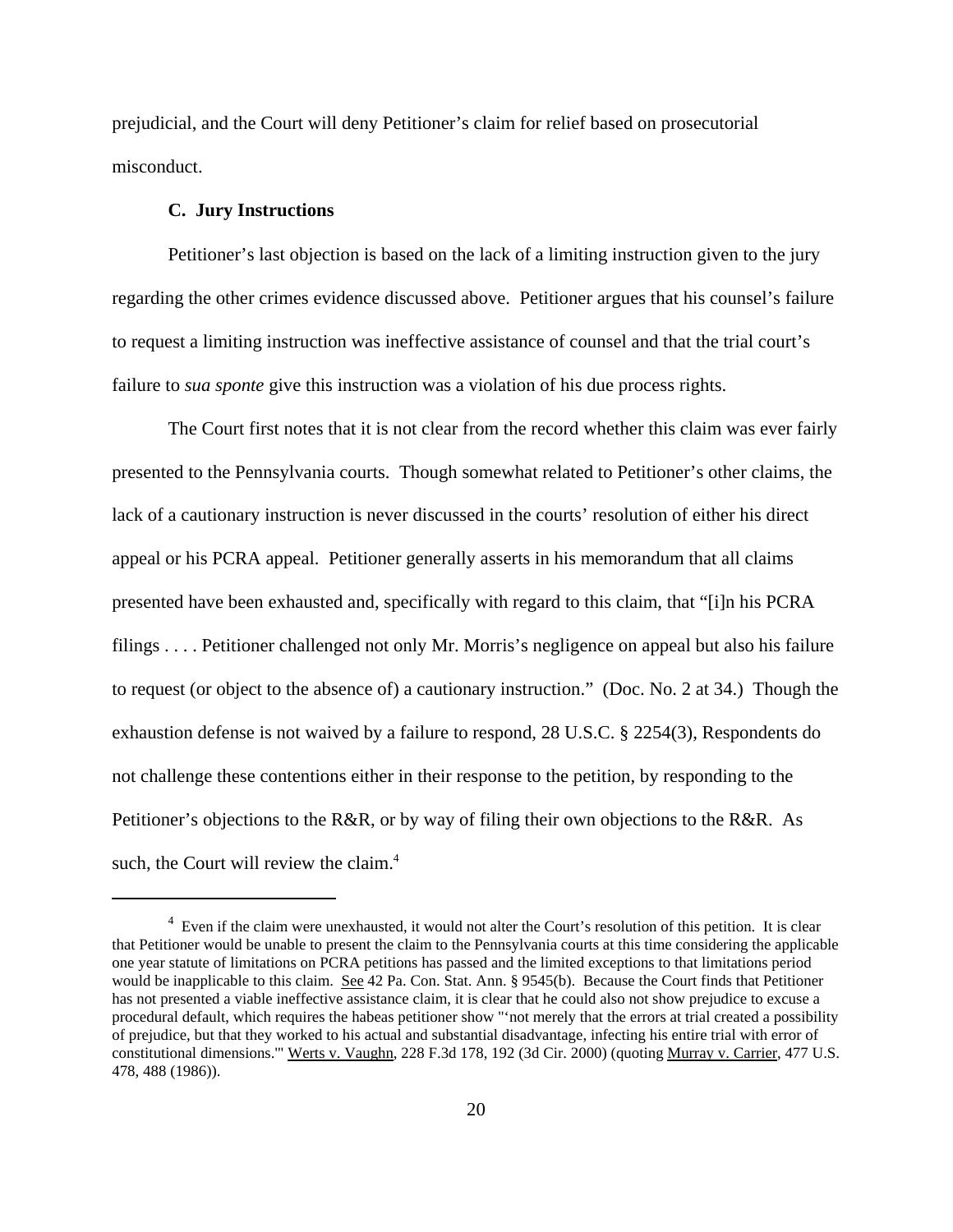#### **1. Ineffective Assistance**

To assess whether Petitioner's counsel was constitutionally ineffective, the Court applies the standard set out by the Supreme Court in Strickland v. Washington, 466 U.S. 668 (1984). Under Strickland, "a criminal defendant may demonstrate that his representation was constitutionally inadequate by proving: (1) that his attorney's performance was deficient, i.e., unreasonable under prevailing professional standards; and (2) that he was prejudiced by the attorney's performance." Booth, 432 F.3d at 546 (citing Forte, 865 F.2d at 62). The first prong requires that the defendant identify counsel's challenged acts or omissions, Strickland. 466 U.S. at 690, and show that counsel's representation fell below an objective standard of reasonableness. United States v. Lilly, 536 F.3d 190, 196 (3d Cir. 2008) (citing Strickland, 466 U.S. at 688.) Judicial scrutiny is highly deferential under the first prong, and courts "must indulge a strong presumption that counsel's conduct falls within the wide range of reasonable professional assistance." Booth, 432 F.3d at 546 (quoting Strickland, 466 U.S. at 688-89)). To establish prejudice for the second prong, the defendant must prove that "there is a reasonable probability that, but for counsel's unprofessional errors, the result of the proceeding would have been different." Id. "A reasonable probability is a probability sufficient to undermine confidence in the outcome." Strickland, 466 U.S. at 694. When evaluating a claim of ineffectiveness under Strickland, the Court may consider the prejudice prong before examining the performance of counsel prong "because this course of action is less burdensome to defense counsel." Lilly, 536 F.3d at 196 (quoting Booth, 432 F.3d at 546)).

For purposes of this memorandum, the Court will solely examine the prejudice prong of Strickland and assume that counsel's failure to request an appropriate limiting instruction was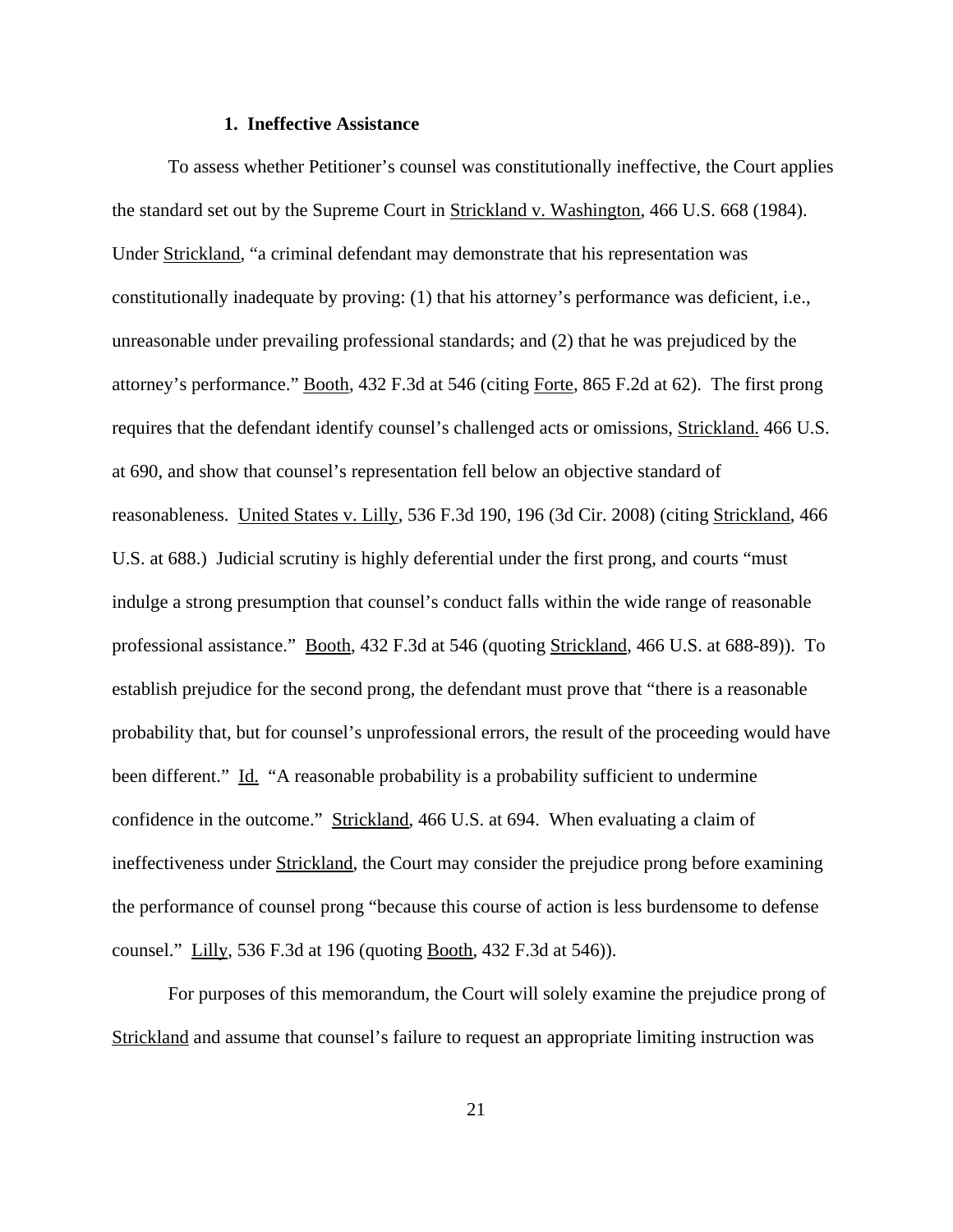substandard performance. Indeed, since evidence of Petitioner's drug trafficking was presented, in the prosecutor's own words, as a "fateful element" of the prosecution, it might be difficult to conceive of a proper strategic reason to neglect requesting such an instruction. See Albrecht v. Horn, 485 F.3d 103, 127 (3d Cir. 2007) ("Trial counsel is not constitutionally required to request a limiting instruction any time one could be given, because counsel might reasonably conclude that such an instruction might inadvertently call attention to the evidence of prior bad acts. In Albrecht's case, however, we do not believe that counsel might reasonably have concluded that it was strategically preferable to omit the request . . . the evidence of spousal abuse was not briefly or fleetingly presented.") (internal citations omitted).

Considering the entire record, the Court finds that Petitioner cannot show that there is a reasonable probability that the result of his trial would have been different had his counsel requested the limiting instruction on other bad acts evidence. The Court agrees with Petitioner that other crimes evidence, though probative and properly admitted for another purpose, always carries a danger that the jury will draw the improper inference that Petitioner had bad character and a propensity for criminal behavior. See e.g., Old Chief v. United States, 519 U.S. 172, 180-81 (1997). As discussed above, the evidence of Petitioner's prior drug activity in this case was clearly probative on several proper issues in the case, but clearly, a limiting instruction would have helped to safeguard against the jury making improper inferences and limited the potential prejudice resulting from admission of the drug trafficking evidence. See Horn 485 F.3d at 128. Despite this, the Court must consider the strength of the evidence in assessing whether the Petitioner can demonstrate prejudice under Strickland. Id. at 128-29 (citing Buehl v. Vaughn, 166 F.3d 163, 172 (3d Cir. 1999)). Here, as discussed at length above, there was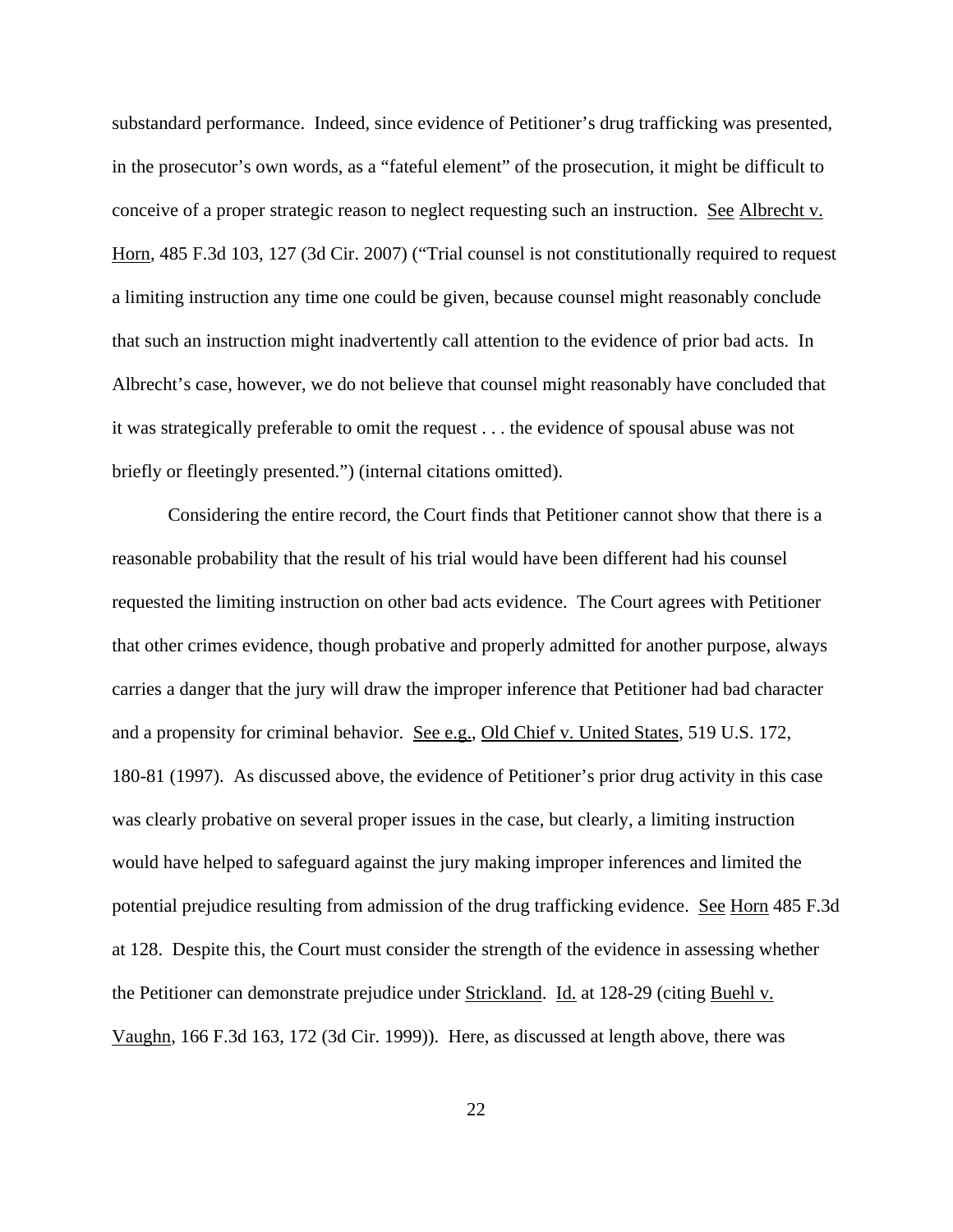significant evidence supporting the charges of conviction offered against Petitioner at the trial, which affirms the Court's confidence in the jury's discriminating verdict, acquitting Petitioner of conspiracy and first-degree murder and convicting him of kidnaping and third-degree murder. Accordingly, Petitioner cannot demonstrate that he suffered prejudice as a result of his counsel not seeking a limiting instruction and the Court will deny his claim for habeas relief on this ground.

## **2. Due Process**

Petitioner has also alleged a violation of due process resulting from the absence of the appropriate limiting instruction. "Habeas relief for a due process violation concerning an absent or defective jury instruction is available only when the absence of an instruction, or a defective instruction, infects the entire trial with unfairness." Albrecht, 485 F.3d at 125 (citing Cupp v. Naughten, 414 U.S. 141, 147 (1973)). The Court must examine the evidence in the case and overall instructions to the jury in determining whether a constitutional violation has occurred. Id. (citing Duckett v. Godinez, 67 F.3d 734, 745 (9th Cir. 1995)). The Supreme Court has held, "[i]t is the rare case in which an improper instruction will justify reversal of a criminal conviction when no objection has been made in the trial court." Henderson v. Kibbe, 431 U.S. 145, 154 (1977). Additionally, "[a]n omission, or an incomplete instruction, is less likely to be prejudicial than a misstatement of the law." Id. at 155.

Here, Petitioner's claim rests on the absence of a limiting instruction on the admitted other crimes evidence of drug trafficking and not a misstatement of the law. Further Petitioner's trial counsel did not request or object to the lack of a cautionary instruction. Considering the overall proceedings, the rest of the instructions given to the jury, and the significant evidence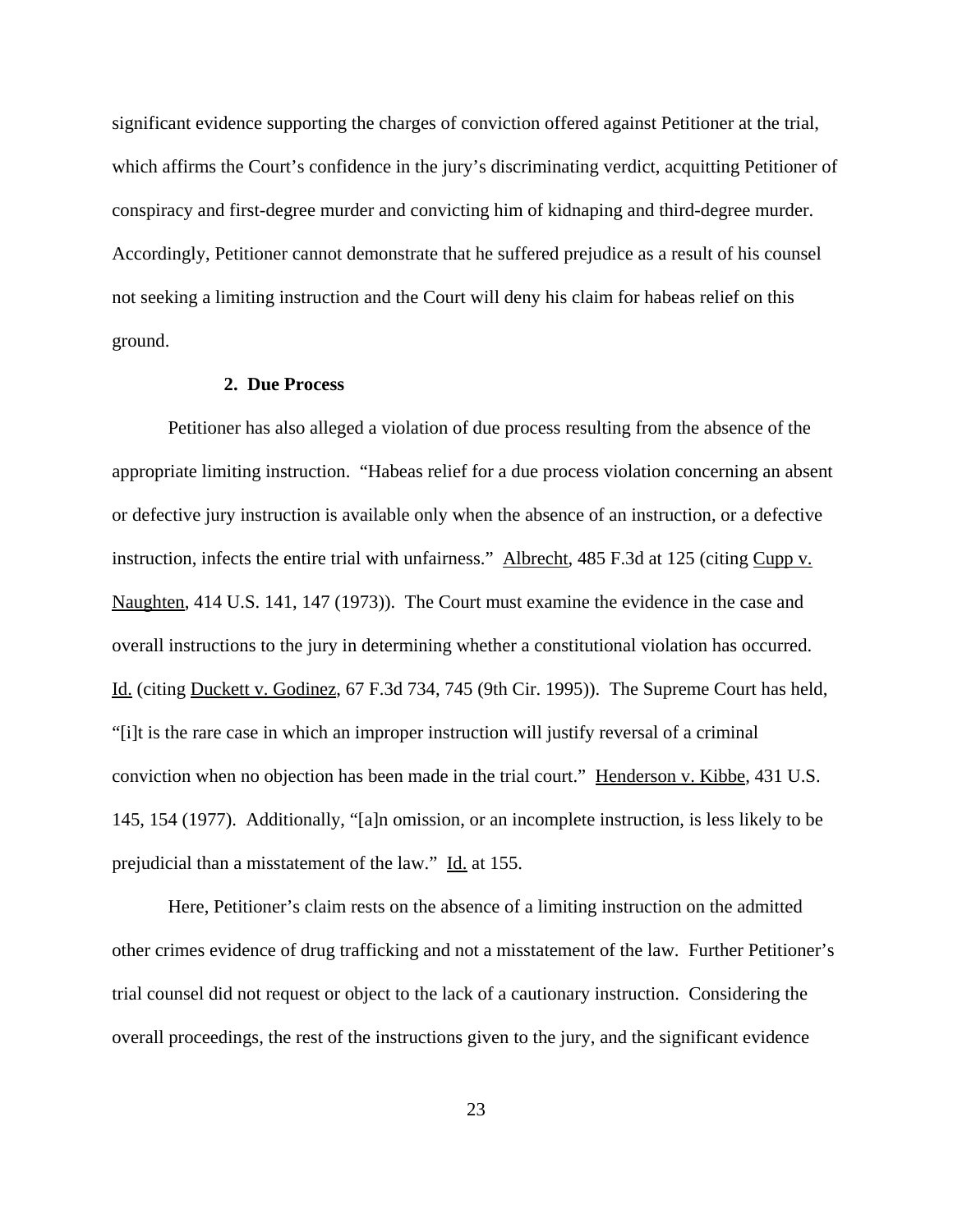against Petitioner, the Court finds that the absence of a limiting instruction did not infect the entire trial with unfairness such that it was a violation of Petitioner's due process. Albrecht, 485 F.3d 129.

## **III. CERTIFICATE OF APPEALABILITY**

Pursuant to Rule 11 of the Rules governing § 2254 cases, at the time a final order denying a petition under 28 U.S.C. § 2254 is issued, the Court must make a determination as to whether a certificate of appealability should issue pursuant to 28 U.S.C.  $\S$  2253(c)(1)(A). A certificate of appealability may issue only if the applicant has made a substantial showing of the denial of a constitutional right. 28 U.S.C. § 2253(c)(2). "Where a district court has rejected the constitutional claims on the merits, the showing required to satisfy  $\S 2253(c)$  is straightforward: The petitioner must demonstrate that reasonable jurists would find the district court's assessment of the constitutional claims debateable or wrong." Slack v. McDaniel, 529 U.S. 473, 484 (2000). Where the district court dismisses the petition based on procedural grounds,

> "a [certificate of appealability] should issue when the prisoner shows, at least, that jurists of reason would find it debatable whether the petition states a valid claim of the denial of a constitutional right and that jurists of reason would find it debatable whether the district court was correct in its procedural ruling. . . .Where a plain procedural bar is present and the district court is correct to invoke it to dispose of the case, a reasonable jurist could not conclude either that the district court erred in dismissing the petition or that the petitioner should be allowed to proceed further.

# Id.

Considering the above, the Court will issue a certificate of appealability solely on two issues raised by Petitioner: (1) whether the prosecutor's conduct so infected the trial with unfairness that the resulting conviction was a denial of due process; and (2) whether defense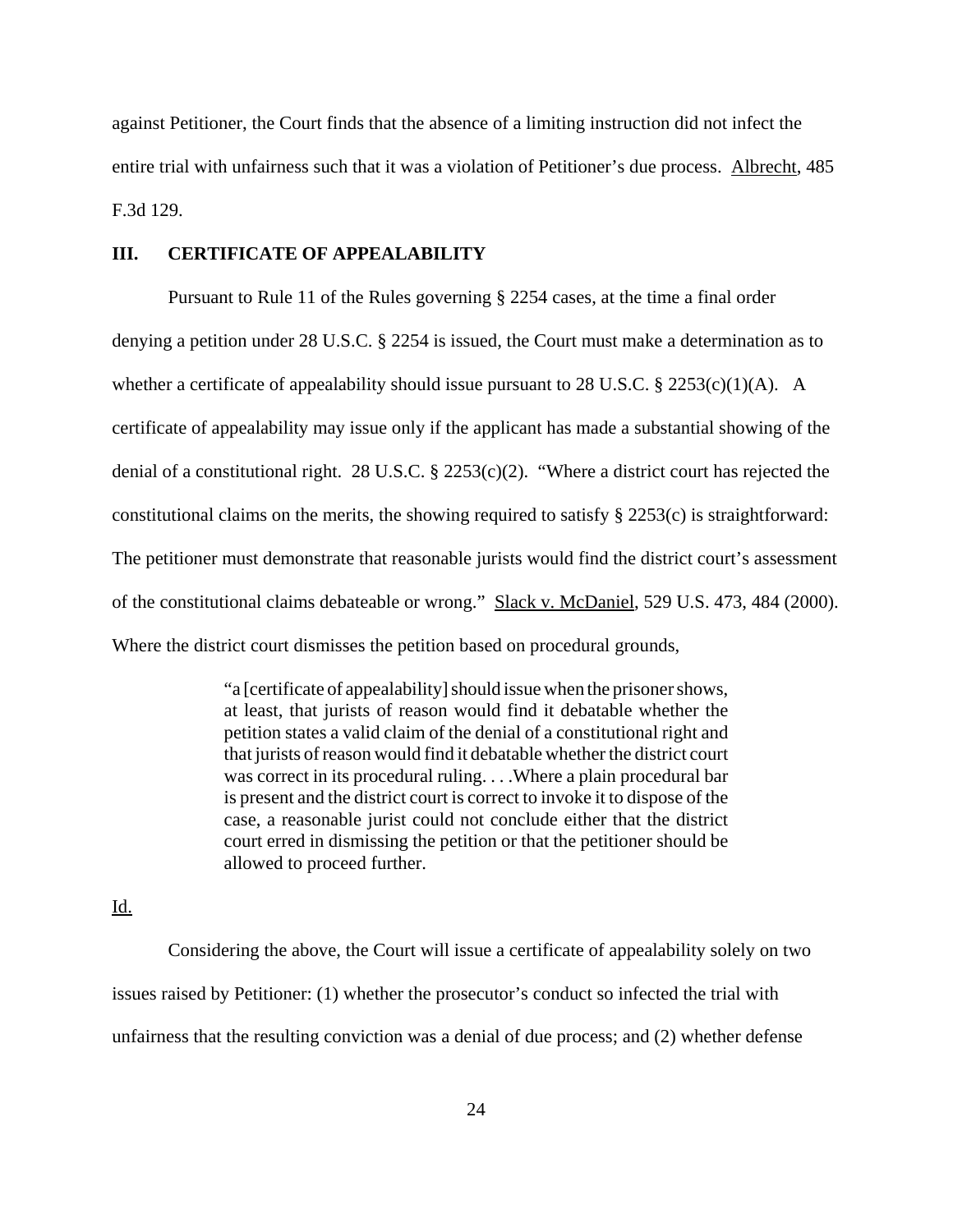counsel was constitutionally ineffective for failing to request that the trial court instruct the jury on the limited purpose for the admitted "other bad acts" drug evidence. The Court finds that, given the nature of the issues and the circumstances of this case, Petitioner meets the standard required by § 2253(c) on these claims alone.

#### **IV. CONCLUSION**

Based on the foregoing, the Court will overrule Petitioner's objections and adopt Judge Blewitt's R&R denying Petitioner's habeas corpus petition with the additional considerations discussed above. The Court will issue a certificate of appealability on two issues raised by Petitioner: (1) whether the prosecutor's conduct so infected the trial with unfairness that the resulting conviction was a denial of due process; and (2) whether defense counsel was constitutionally ineffective for failing to request that the trial court instruct the jury on the limited purpose for the admitted "other bad acts" drug evidence. An order consistent with this memorandum will follow.